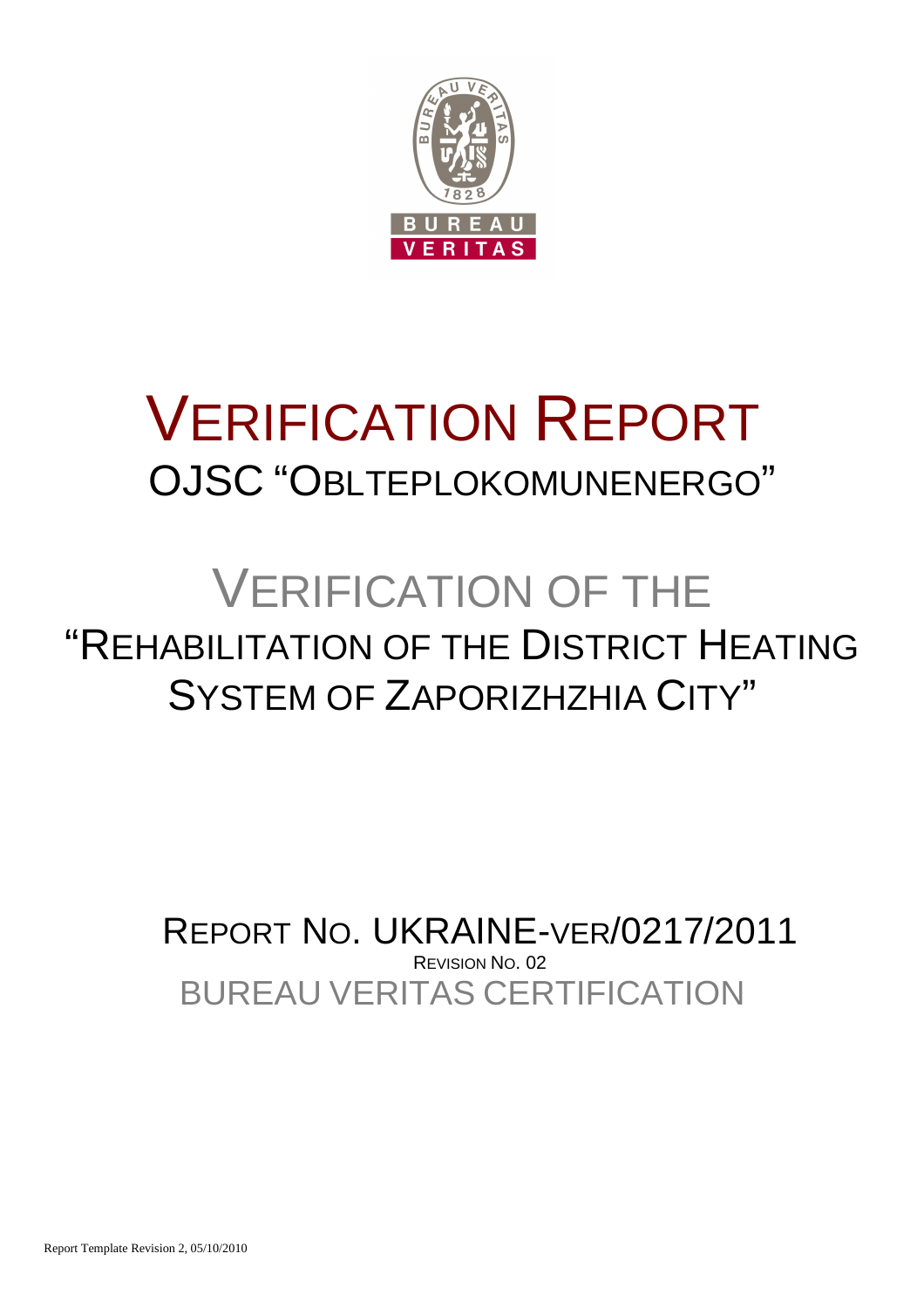

#### VERIFICATION REPORT

| Date of first issue:<br>01/04/2011                                                                                                                                                                                                                                                                                                                                                                                                                                                                                                                                                                                                                                        | Organizational unit:            | <b>Bureau Veritas Certification Holding SAS</b>                                          |  |  |  |  |
|---------------------------------------------------------------------------------------------------------------------------------------------------------------------------------------------------------------------------------------------------------------------------------------------------------------------------------------------------------------------------------------------------------------------------------------------------------------------------------------------------------------------------------------------------------------------------------------------------------------------------------------------------------------------------|---------------------------------|------------------------------------------------------------------------------------------|--|--|--|--|
| Client:<br>OJSC "Oblteplokomunenergo"                                                                                                                                                                                                                                                                                                                                                                                                                                                                                                                                                                                                                                     | Client ref.:<br>Barbarov Yu. A. |                                                                                          |  |  |  |  |
| Summary:<br>Bureau Veritas Certification has made the periodic verification of the «Rehabilitation of the District Heating<br>System of Zaporizhzhia City" project of OJSC "Oblteplokomunenergo" located in the city of Zaporizhzhia, and<br>applying the JI specific approach, on the basis of UNFCCC criteria for the JI, as well as criteria given to<br>provide for consistent project operations, monitoring and reporting. UNFCCC criteria refer to Article 6 of the<br>Kyoto Protocol, the JI rules and modalities and the subsequent decisions by the JI Supervisory Committee, as<br>well as the host country criteria.                                          |                                 |                                                                                          |  |  |  |  |
| The verification scope is defined as a periodic independent review and ex post determination by the Accredited<br>Independent Entity of the monitored reductions in GHG emissions during defined verification period, and<br>consisted of the following three phases: i) desk review of the project design and the baseline and monitoring<br>plan; ii) follow-up interviews with project stakeholders; iii) resolution of outstanding issues and the issuance of<br>the final verification report and opinion. The overall verification, from Contract Review to Verification Report &<br>Opinion, was conducted using Bureau Veritas Certification internal procedures. |                                 |                                                                                          |  |  |  |  |
| The first output of the verification process is a list of Clarification, Corrective Actions Requests, Forward<br>Actions Requests (CR, CAR and FAR), presented in Appendix A.                                                                                                                                                                                                                                                                                                                                                                                                                                                                                             |                                 |                                                                                          |  |  |  |  |
| In summary, Bureau Veritas Certification confirms that the project is implemented as planned and described in<br>approved project design documents. Installed equipment being essential for generating emission reduction<br>runs reliably and is calibrated appropriately. The monitoring system is in place and the project is ready to<br>generate GHG emission reductions. The GHG emission reduction is calculated accurately and without material<br>errors, omissions, or misstatements, and the ERUs issued totalize 146491 tons of CO2eq for the monitoring<br>period from 01/01/2008 till 31/12/2008.                                                           |                                 |                                                                                          |  |  |  |  |
| Our opinion relates to the project's GHG emissions and resulting GHG emission reductions reported and<br>related to the approved project baseline and monitoring, and its associated documents.                                                                                                                                                                                                                                                                                                                                                                                                                                                                           |                                 |                                                                                          |  |  |  |  |
| Report No.:<br>Subject Group:<br>UKRAINE-ver/0217/2011<br>JI                                                                                                                                                                                                                                                                                                                                                                                                                                                                                                                                                                                                              |                                 |                                                                                          |  |  |  |  |
| Project title:<br>"Rehabilitation of the District Heating System in<br>Zaporizhzhia City"                                                                                                                                                                                                                                                                                                                                                                                                                                                                                                                                                                                 |                                 |                                                                                          |  |  |  |  |
| Work carried out by:<br>Oleg Skoblyk - Team Leader, Verifier, Technical<br>Specialist                                                                                                                                                                                                                                                                                                                                                                                                                                                                                                                                                                                     |                                 |                                                                                          |  |  |  |  |
| Work reviewed by:<br>Ivan Sokolov - Internal Technical Revewentification<br>Work approved by:<br>Flavio Gomes - Operational Manager                                                                                                                                                                                                                                                                                                                                                                                                                                                                                                                                       | $\overline{v}$                  | No distribution without permission from the<br>Client or responsible organizational unit |  |  |  |  |
| Date of this revision:<br>Rev. No.:<br>10/05/2011<br>02<br>23                                                                                                                                                                                                                                                                                                                                                                                                                                                                                                                                                                                                             | Number of pages:                | Limited distribution<br>Unrestricted distribution                                        |  |  |  |  |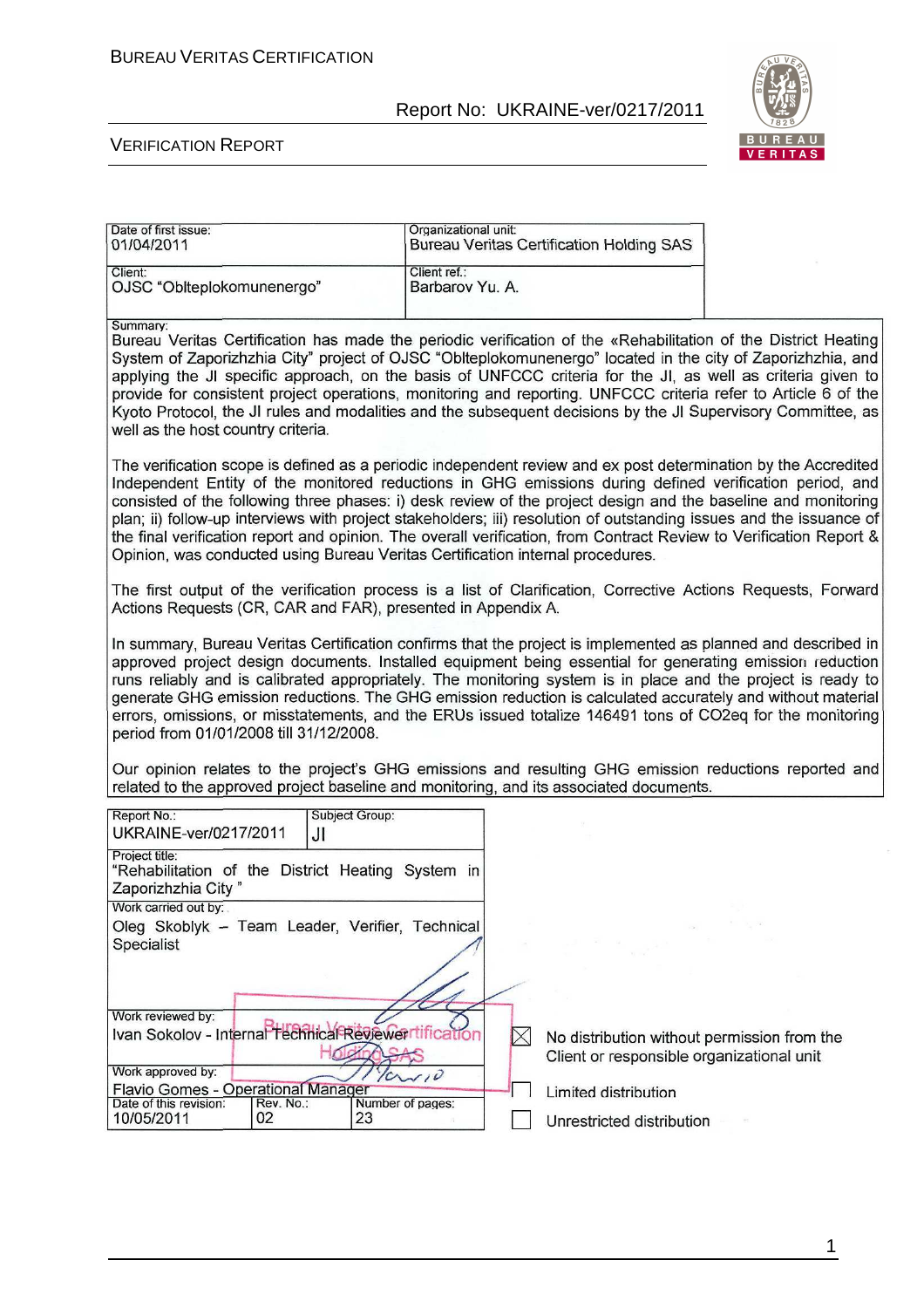

VERIFICATION REPORT

## **Table of Contents Page 2016** 1 INTRODUCTION .........................................................................................3 1.1 Objective 3 1.2 Scope 3 1.3 Verification Team 3 2 METHODOLOGY ........................................................................................4 2.1 Review of Documents 4 2.2 Follow-up Interviews 5 2.3 Resolution of Clarification, Corrective and Forward Action Requests 5 3 VERIFICATION CONCLUSIONS ............................................................6 3.1 Project approval by Parties involved (90-91) 6 3.2 Project implementation (92-93) 6 3.3 Compliance of the monitoring plan with the monitoring methodology (94-98) 7 3.4 Revision of monitoring plan (99-100) (write "Not applicable" in this section if the monitoring plan was not revised) 9 3.5 Data management (101) 9 3.6 Verification regarding programmes of activities (102-110) (write "Not applicable" in this section if the project is not a programme of activities) and the state of  $\sim$  9 4 VERIFICATION OPINION .........................................................................9 5 REFERENCES ..........................................................................................11 APPENDIX A: VERIFICATION PROTOCOL………………………….…………………13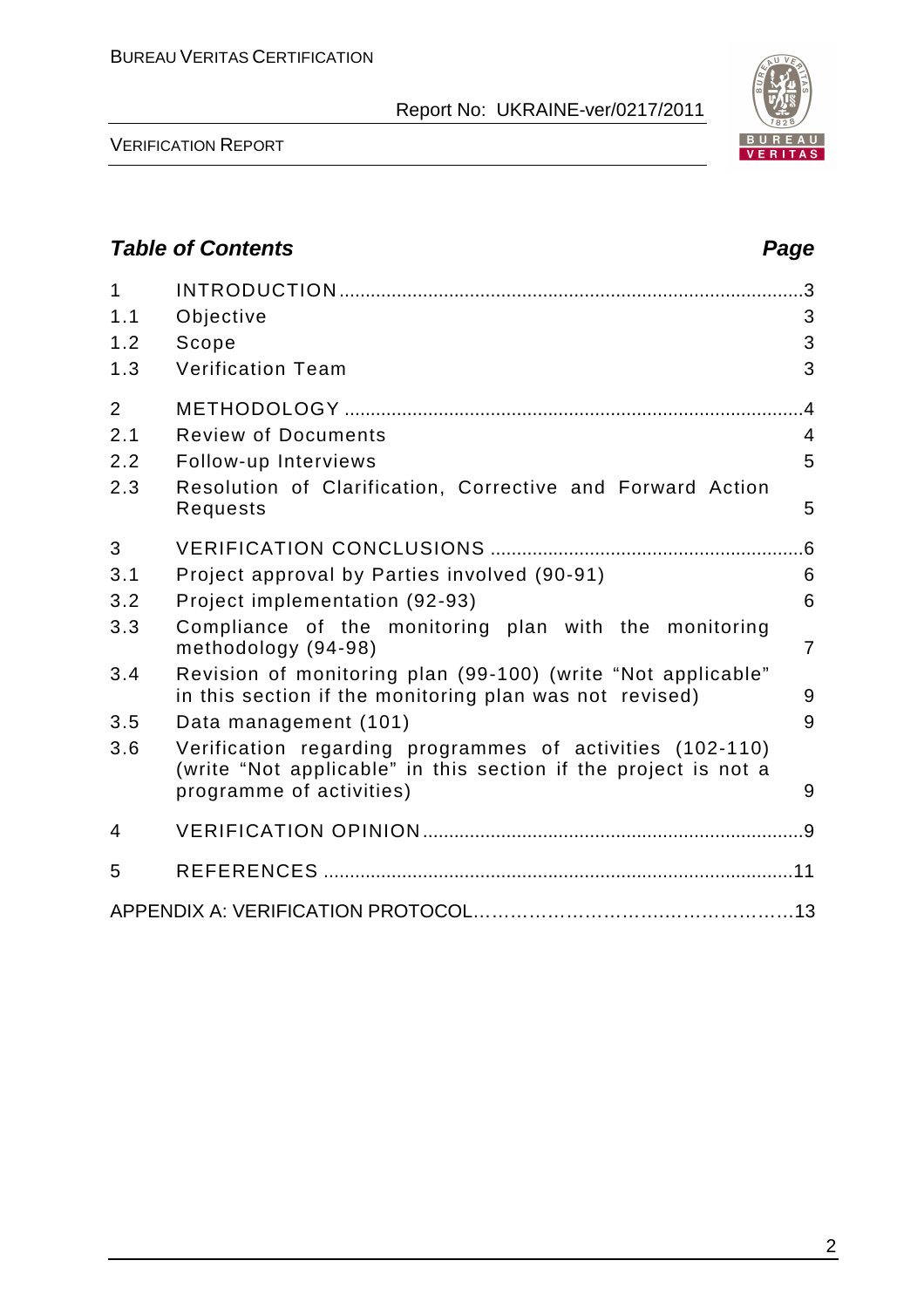

VERIFICATION REPORT

## **1 INTRODUCTION**

OJSC "Oblteplokomunenergo" has commissioned Bureau Veritas Certification to verify the emissions reductions of its JI project the «Rehabilitation of the District Heating System of Zaporizhzhia City" (hereafter called "the project") in the city of Zaporizhzhia.

This report summarizes the findings of the verification of the project, performed on the basis of UNFCCC criteria, as well as criteria given to provide for consistent project operations, monitoring and reporting.

## **1.1 Objective**

Verification is the periodic independent review and ex post determination by the Accredited Independent Entity of the monitored reductions in GHG emissions during defined verification period.

The objective of verification can be divided in Initial Verification and Periodic Verification.

UNFCCC criteria refer to Article 6 of the Kyoto Protocol, the JI rules and modalities and the subsequent decisions by the JI Supervisory Committee, as well as the host country criteria.

#### **1.2 Scope**

The verification scope is defined as an independent and objective review of the project design document, the project's baseline study and monitoring plan and other relevant documents. The information in these documents is reviewed against Kyoto Protocol requirements, UNFCCC rules and associated interpretations.

The verification is not meant to provide any consulting towards the Client. However, stated requests for clarifications and/or corrective actions may provide input for improvement of the project monitoring towards reductions in the GHG emissions.

## **1.3 Verification Team**

The verification team consists of the following personnel:

#### Oleg Skoblyk

Bureau Veritas Certification Team Leader, Climate Change Verifier Technical Specialist

This verification report was reviewed by:

Ivan Sokolov

Bureau Veritas Certification, Internal Technical Reviewer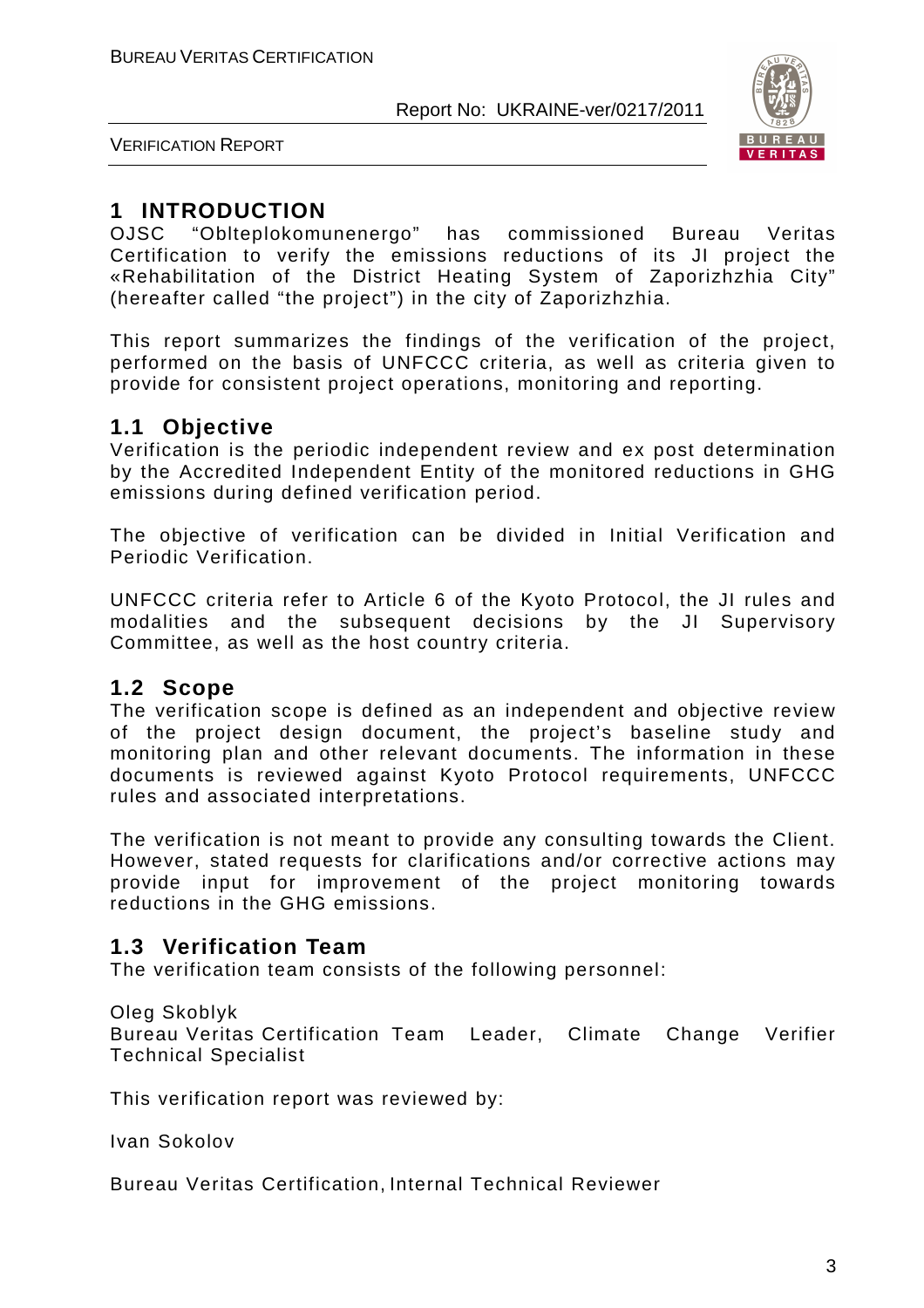

VERIFICATION REPORT

## **2 METHODOLOGY**

The overall verification, from Contract Review to Verification Report & Opinion, was conducted using Bureau Veritas Certification internal procedures.

In order to ensure transparency, a verification protocol was customized for the project, according to the version 01.1 of the Joint Implementation Determination and Verification Manual, issued by the Joint Implementation Supervisory Committee at its 19 meeting on 04/12/2009. The protocol shows, in a transparent manner, criteria (requirements), means of verification and the results from verifying the identified criteria. The verification protocol serves the following purposes:

- It organizes, details and clarifies the requirements a JI project is expected to meet;
- It ensures a transparent verification process where the verifier will document how a particular requirement has been verified and the result of the verification.

The completed verification protocol is enclosed in Appendix A to this report.

#### **2.1 Review of Documents**

The Monitoring Report (MR) Monitoring report «Rehabilitation of the District Heating System of Zaporizhzhia City" version 01 dated 10/03/2011 submitted by OJSC "Oblteplokomunenergo" and additional background documents related to the project design and baseline, i.e. country Law,) and/or Guidance on criteria for baseline setting and monitoring, Host party criteria, Kyoto Protocol, Clarifications on Verification Requirements to be Checked by an Accredited Independent Entity were reviewed.

To address Bureau Veritas Certification further corrective action and clarification requests, Commercial Utility Enterprise "Zaporizhzhiamiskteplomerezha" revised the MR and resubmitted it on version 02 dated 30/03/2011 and version 03 dated 06/05/2011, the latter MR version 03 is considered final.

The verification findings presented in this report relate to the Monitoring Reports versions 01, 02 and 03 and project as described in the determined PDD.

#### **2.2 Follow-up Interviews**

On March 10, 2011 Bureau Veritas Certification performed on-site interviews with project stakeholders to confirm selected information and to resolve issues identified in the document review. Representatives of Concern "Mis'ki teplovi merezhi" and Institute of Engineering Ecology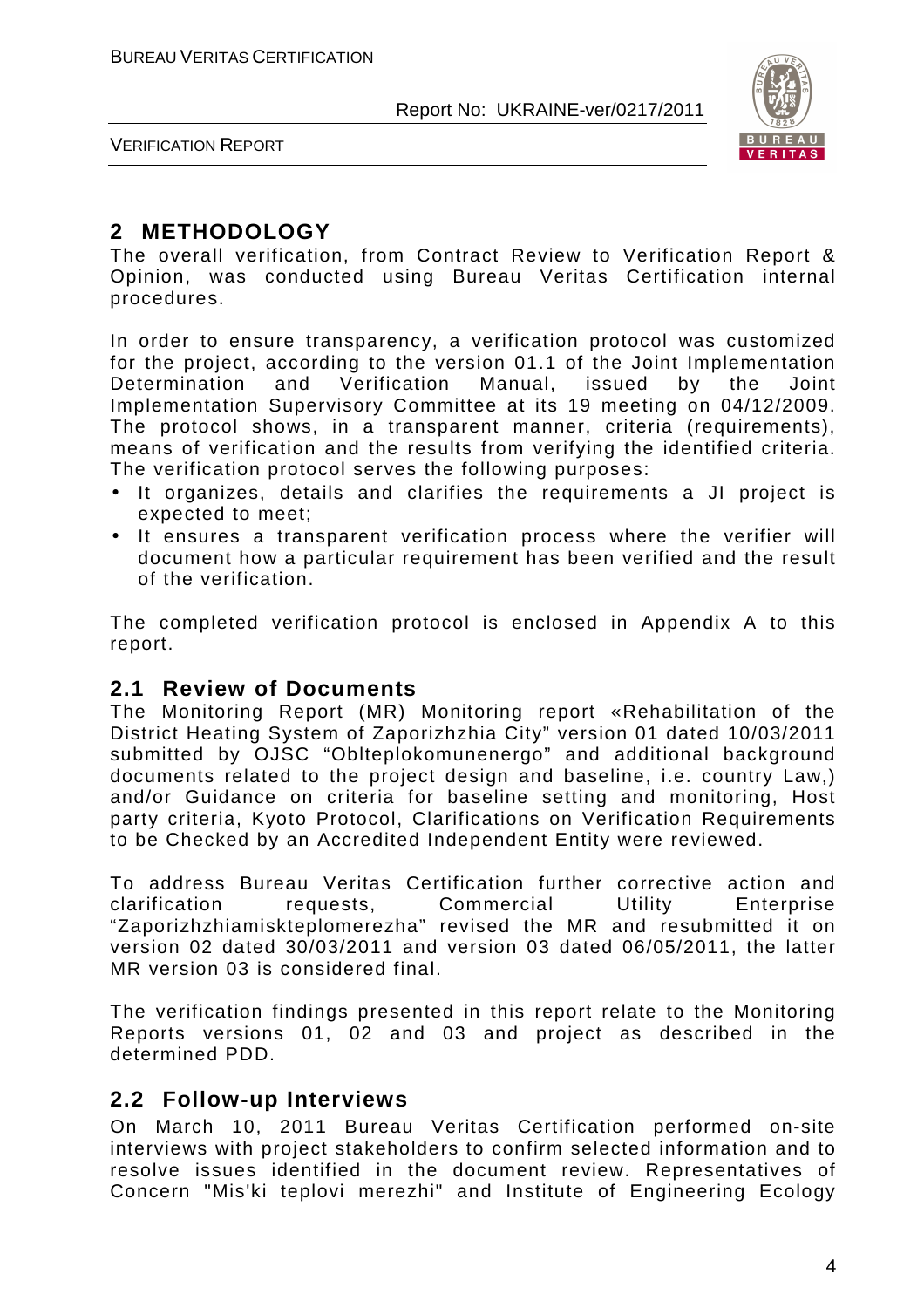

VERIFICATION REPORT

were interviewed (see References). The main topics of the interviews are summarized in Table 1.

**Table 1 Interview topics** 

| Interviewed organization            | <b>Interview topics</b>                                                                                                                                                                                                                                                                                                                                                                                                                                                       |
|-------------------------------------|-------------------------------------------------------------------------------------------------------------------------------------------------------------------------------------------------------------------------------------------------------------------------------------------------------------------------------------------------------------------------------------------------------------------------------------------------------------------------------|
| Concern "Mis'ki teplovi<br>merezhi" | Project implementation status<br>$\bullet$<br>Organizational structure<br>$\bullet$<br>Responsibilities and authorities<br>$\bullet$<br>Personnel training<br>$\bullet$<br>Quality management procedures and technology<br>٠<br>Records of equipment installation<br>$\bullet$<br>Control of metering equipment<br>$\bullet$<br>Metering record keeping system, database<br>$\bullet$<br>Cross-check of the information provided in the MR with other<br>$\bullet$<br>sources |
| Institute of Engineering<br>Ecology | Baseline methodology<br>$\bullet$<br>Monitoring plan<br>$\bullet$<br>Monitoring report<br>$\bullet$<br>Deviations from PDD                                                                                                                                                                                                                                                                                                                                                    |

### **2.3 Resolution of Clarification, Corrective and Forward Action Requests**

The objective of this phase of the verification is to raise the requests for corrective actions and clarification and any other outstanding issues that needed to be clarified for Bureau Veritas Certification positive conclusion on the GHG emission reduction calculation.

If the Verification Team, in assessing the monitoring reports and supporting documents, identifies issues that need to be corrected, clarified or improved with regard to the monitoring requirements, it should raise these issues and inform the project participants of these issues in the form of:

(a) Corrective action request (CAR), requesting the project participants to correct a mistake that is not in accordance with the monitoring plan;

(b) Clarification request (CL), requesting the project participants to provide additional information for the AIE to assess compliance with the monitoring plan;

(c) Forward action request (FAR), informing the project participants of an issue, relating to the monitoring that needs to be reviewed during the next verification period.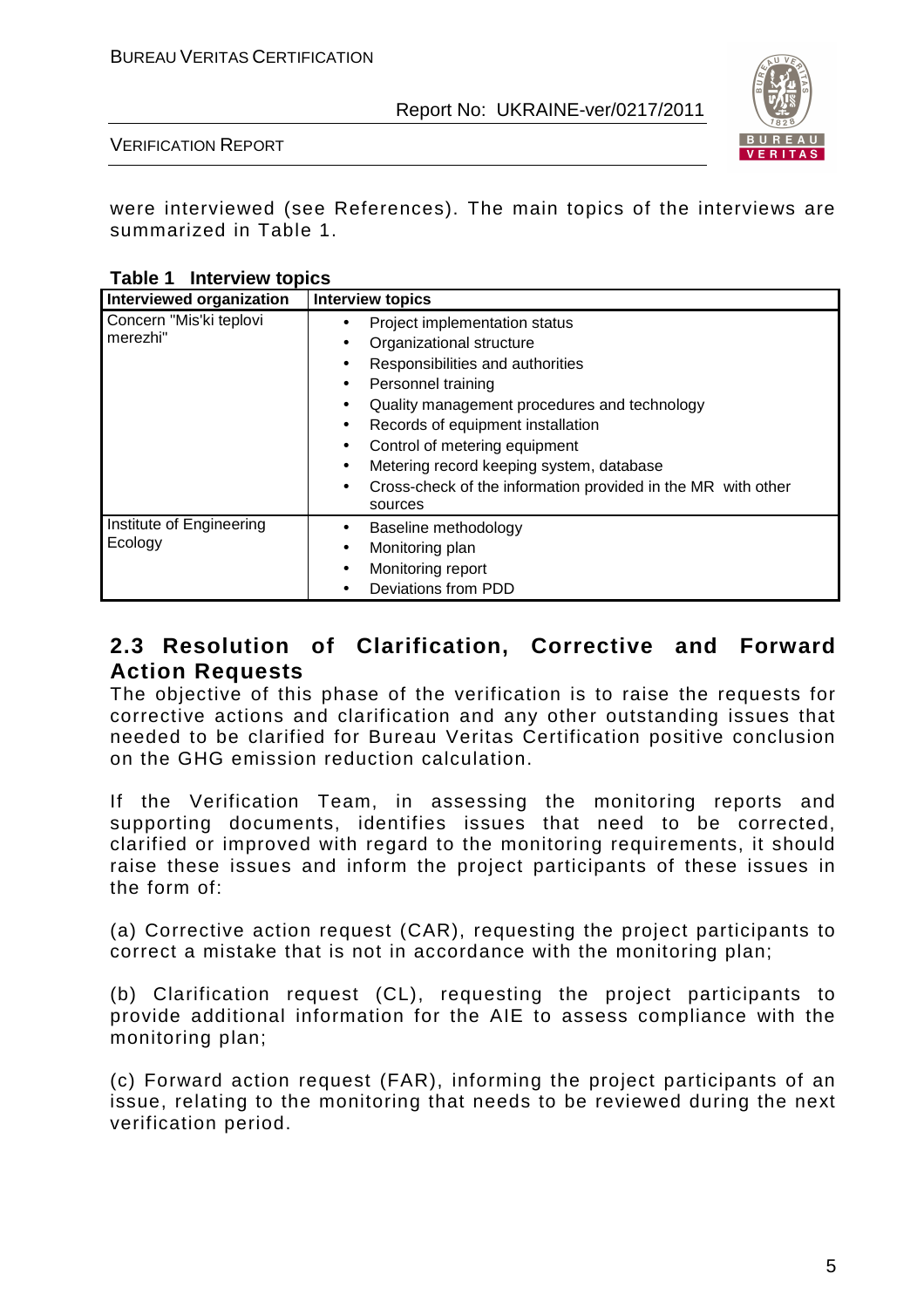

VERIFICATION REPORT

To guarantee the transparency of the verification process, the concerns raised are documented in more detail in the verification protocol in Appendix A.

## **3 VERIFICATION CONCLUSIONS**

In the following sections, the conclusions of the verification are stated.

The findings from the desk review of the original monitoring documents and the findings from interviews during the follow up visit are described in the Verification Protocol in Appendix A.

The Clarification, Corrective and Forward Action Requests are stated, where applicable, in the following sections and are further documented in the Verification Protocol in Appendix A. The verification of the Project resulted in 7 Corrective Action Requests, 6 Clarification Requests, and 0 Forward Action Requests.

The number between brackets at the end of each section corresponds to the DVM paragraph..

#### **3.1 Project approval by Parties involved (90-91)**

Written project approvals by Switzerland and Ukraine have been issued by the DFPs of those Parties when submitting the first verification report for publication in accordance with paragraph 38 of the JI guidelines. (They are listed among Category 1 Documents in the Reference section of this report)

The abovementioned written approvals are unconditional.

## **3.2 Project implementation (92-93)**

It was assessed by Bureau Veritas verification team during the site visit that the project has been implemented in accordance with the PDD regarding which the determination has been deemed final.

Implementation of the rehabilitation of boiler-houses and heating systems has been realized according to the project plan.

Project equipment has been installed with minor deviations from the schedule and is fully operational.

Outstanding issues related to the Project implementation, PP's response and BV Certification's conclusion is described in Appendix A.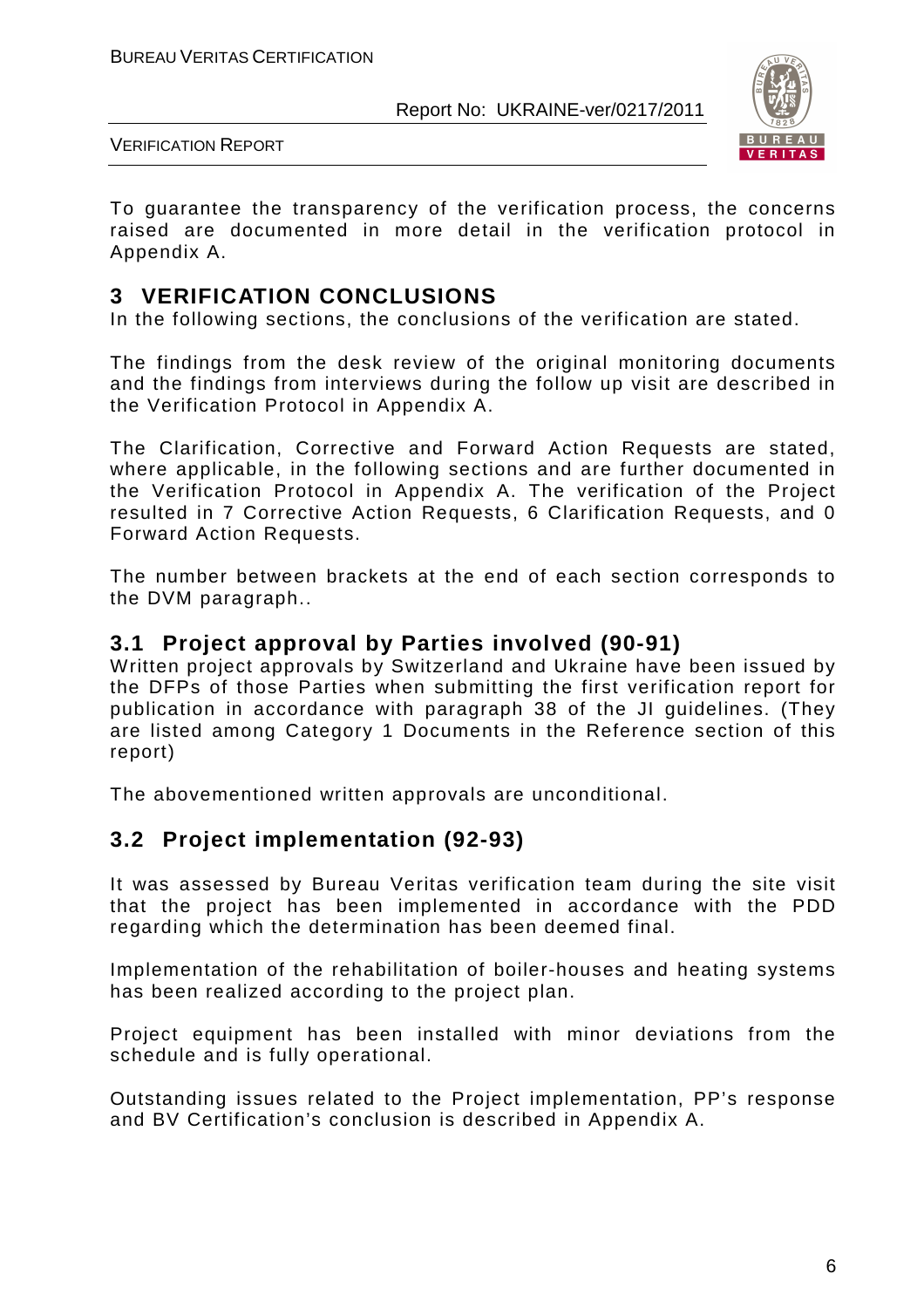

VERIFICATION REPORT

### **3.3 Compliance of the monitoring plan with the monitoring methodology (94-98)**

The monitoring occurred in accordance with the monitoring plan included in the PDD regarding which the determination has been deemed final and is so listed on the UNFCCC JI website.

For calculating the emission reductions key factors, such as:

- high priority of heat supply sector for the national energy saving policy declared by the Ukrainian Government of Ukraine and stated in the State Program of Communal Economics Restructuring and Development for 2004-2010 (Ukrainian Law "On heat supply" No. 2479-VI from 09.07.2010), Ukrainian Law "On energy saving" No. 74/94-VR from 01.07.1994 and Ukrainian Law "About amendments to the Ukrainian Law "On energy saving" No. 1026-V from 16.05.2007. New Law of Ukraine "On heat supply" No. 2633-IV from 02.06.2005 which regulate relations on the heat supply market and stipulates for the implementation of energy saving measures and more efficient technologies.
- high price of the fuel, in particular natural gas which is nearly 95 % of fuel type used in Ukraine for the needs of the municipal heat supply;
- the amount of fuel consumption is calculated for the conditions in which normative parameters of heat and hot water supply are provided. Implementation of continuous monitoring of its quality (measurement of internal temperature in the specific buildings as well as registration of residents' complaints for the poor-quality heat supply) is foreseen. This increases the control for the qualitative heat supply for the consumers and excludes deliberate reduction of heat consumption, and, in such a way, of fuel consumption with the purpose of increasing generation of GHG emissions reduction units;
- lack of monitoring devices for heat and heat-carrier consumption in the municipal boiler-houses presents the main complication for implementation of the JI projects on district heating in Ukraine. In this context, and taking into consideration essential load changes in the boilers, constant fuel consumption measurement taken by the highly accurate measurement equipment, provides for more its more exact measurement

influencing the baseline emissions and the activity level of the project and the emissions or removals as well as risks associated with the project were taken into account, as appropriate.

Data sources used for calculating emission reductions such as:

• Fuel consumption by boiler-houses (Natural gas)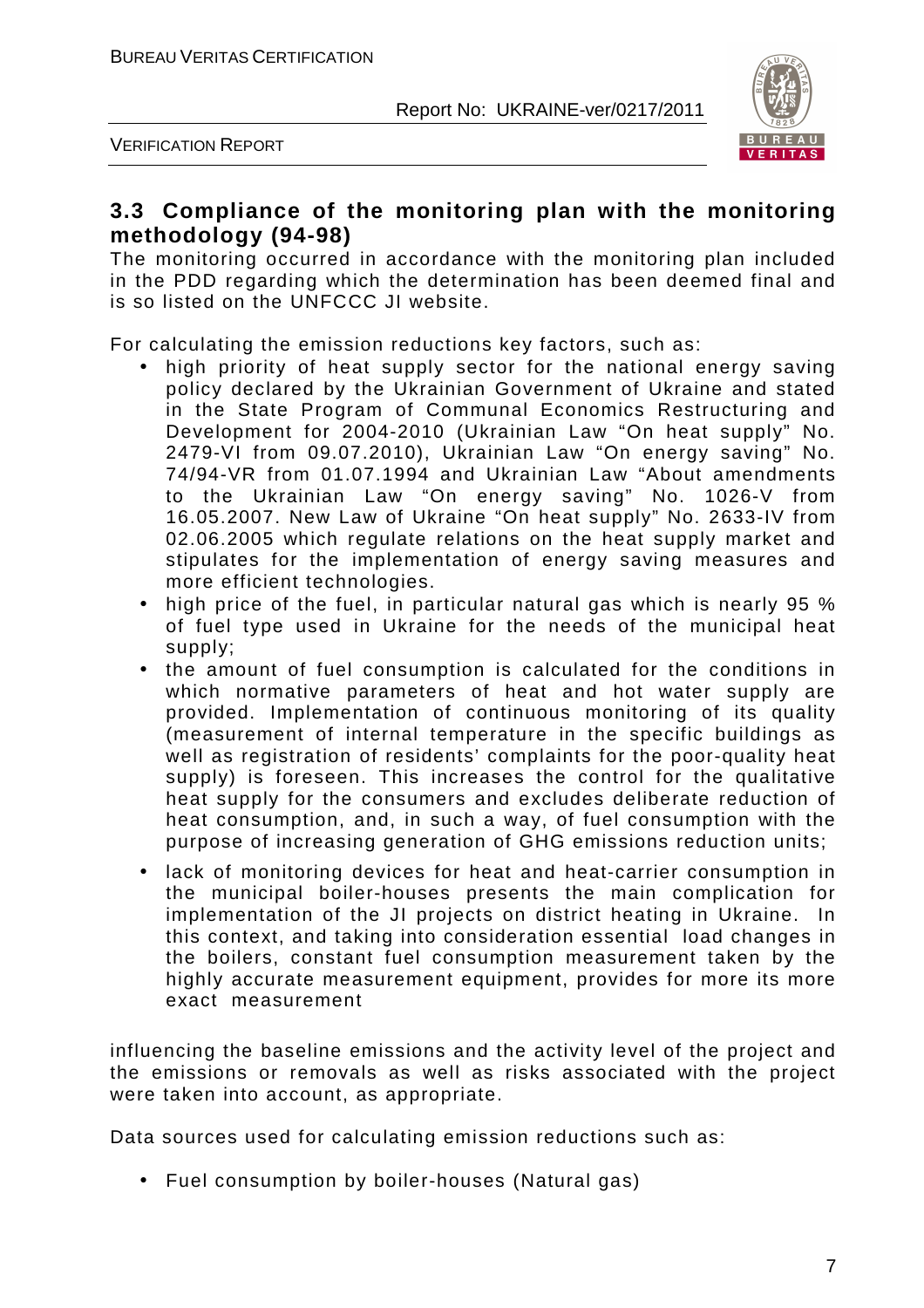



- Heat value of natural gas
- Average external temperature during heating season
- Average internal temperature during heating season
- Quantity of hot water supply consumers
- Total heating area
- Average heat-transfer factor of the buildings in base year
- Heating area of buildings (existed in base year) with improved heat insulation in reporting year
- Heating area of new buildings connected to the heat supply system Heat-transfer factor of the buildings with new thermal insulation
- Duration of heating period
- Duration of hot water supply period
- Maximal connected load for heating services
- Connected load for hot water supply
- Standard specific discharge of hot water at personal account
- Conversion factor for average load within heating period
- Electric energy consumption by the boiler-houses, wherein frequency regulation are planned
- СО2 emission factor for natural gas

are clearly identified, reliable and transparent.

Emission factors, including default emission factors, are selected by carefully balancing

accuracy and reasonableness, and appropriately justified of the choice.

The calculation of emission reductions is based on conservative assumptions and the most plausible scenarios in a transparent manner.

The relevant threshold to be classified as JI SSC project was not exceeded during the monitoring period under consideration on an annual average basis.

Outstanding issues related to the Compliance of the monitoring plan with the monitoring methodology, PP's response and BV Certification's conclusion is described in Appendix A.

## **3.4 Revision of monitoring plan (99-100)**

Not applicable.

## **3.5 Data management (101)**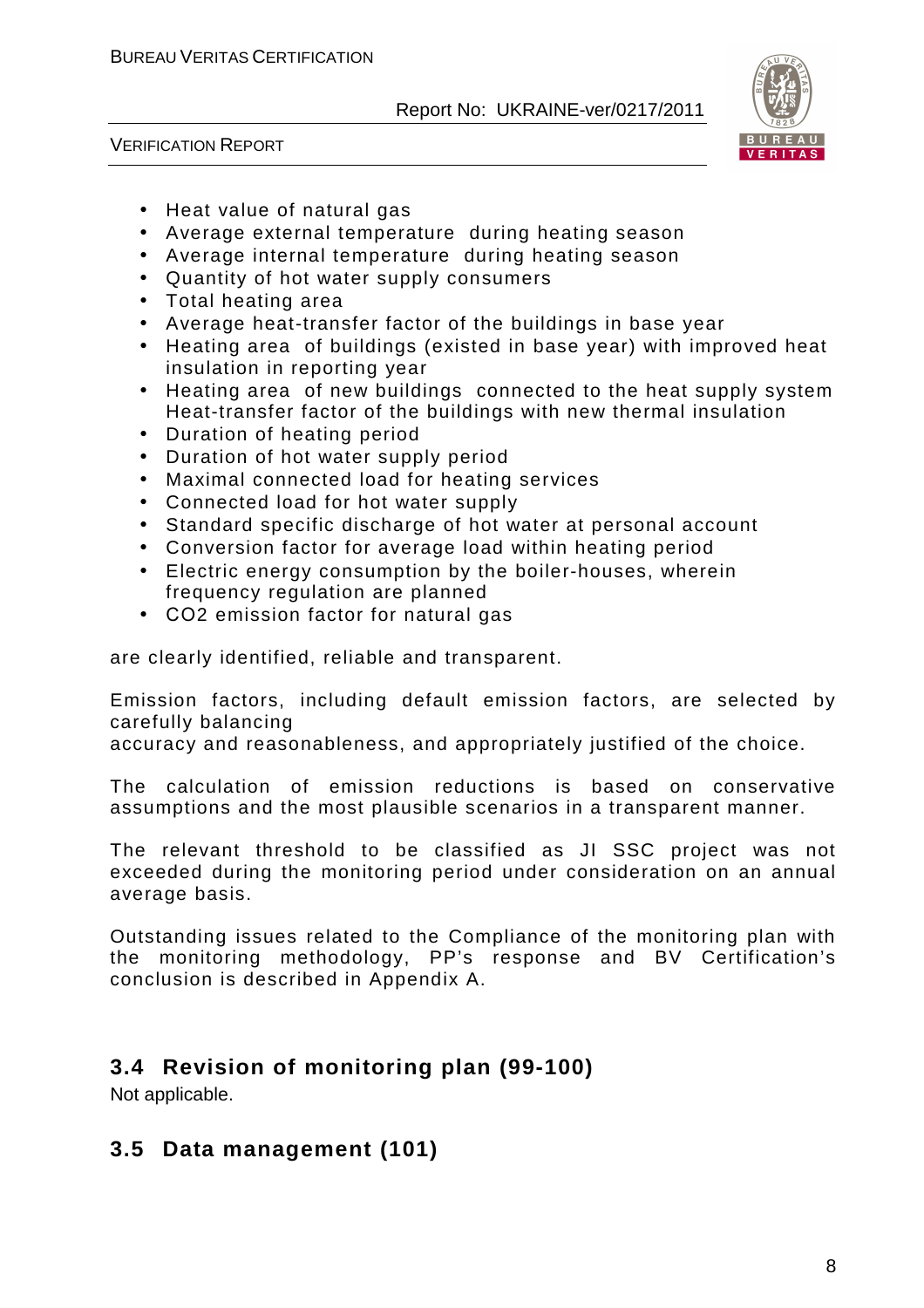

VERIFICATION REPORT

The implementation of data collection procedures is in accordance with the monitoring plan, including the quality control and quality assurance procedures.

The function of the monitoring equipment, including its calibration status, is in order.

Outstanding issues related to the Data management, PP's response and BV Certification's conclusion is described in Appendix.

### **3.6 Verification regarding programmes of activities (102- 110) "Not applicable"**

#### **4 VERIFICATION OPINION**

Bureau Veritas Certification has performed the periodic verification of the «Rehabilitation of the District Heating System of Zaporizhzhia City" Project in Ukraine. The verification was performed on the basis of UNFCCC criteria and host country criteria and also on the criteria given to provide for consistent project operations, monitoring and reporting.

The verification consisted of the following three phases: i) desk review of the project design and the baseline and monitoring plan; ii) follow-up interviews with project stakeholders; iii) resolution of outstanding issues and the issuance of the final verification report and opinion.

The management of OJSC "Oblteplokomunenergo" is responsible for the preparation of the GHG emissions data and the reported GHG emissions reductions of the project on the basis set out within the project Monitoring and Verification Plan indicated in the final PDD version 03 dated 10/12/2010. The development and maintenance of records and reporting procedures in accordance with that plan, including the calculation and determination of GHG emission reductions from the project, is the responsibility of the management of the project.

Bureau Veritas Certification verified the Project Monitoring Report version 03 dated 06/05/2011 for the reporting period as indicated below. Bureau Veritas Certification confirms that the project is implemented as planned and described in approved project design. Installed equipment being essential for generating emission reduction runs reliably and is calibrated appropriately. The monitoring system is in place and the project is generating GHG emission reductions.

Bureau Veritas Certification can confirm that the GHG emission reduction is calculated without material misstatements. Our opinion relates to the project's GHG emissions and resulting GHG emissions reductions reported and related to the approved project baseline and monitoring, and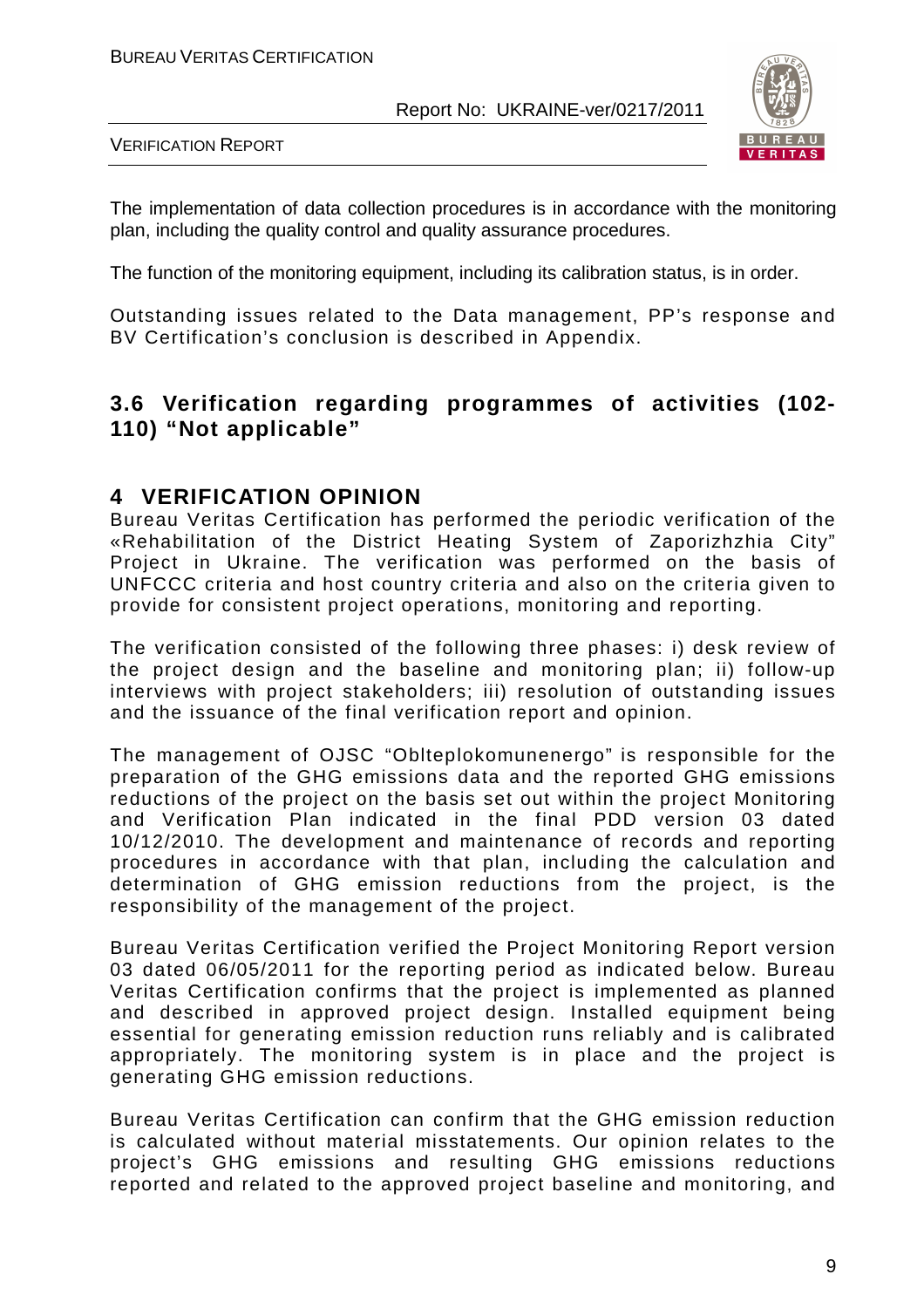

VERIFICATION REPORT

its associated documents. Based on the information we have seen and evaluated, we confirm the following statement:

Reporting period: From 01/01/2008 to 31/12/2008 Baseline t CO2 equivalents. Project emissions : 751727 t CO2 equivalents. Emission Reductions : 146491 t CO2 equivalents.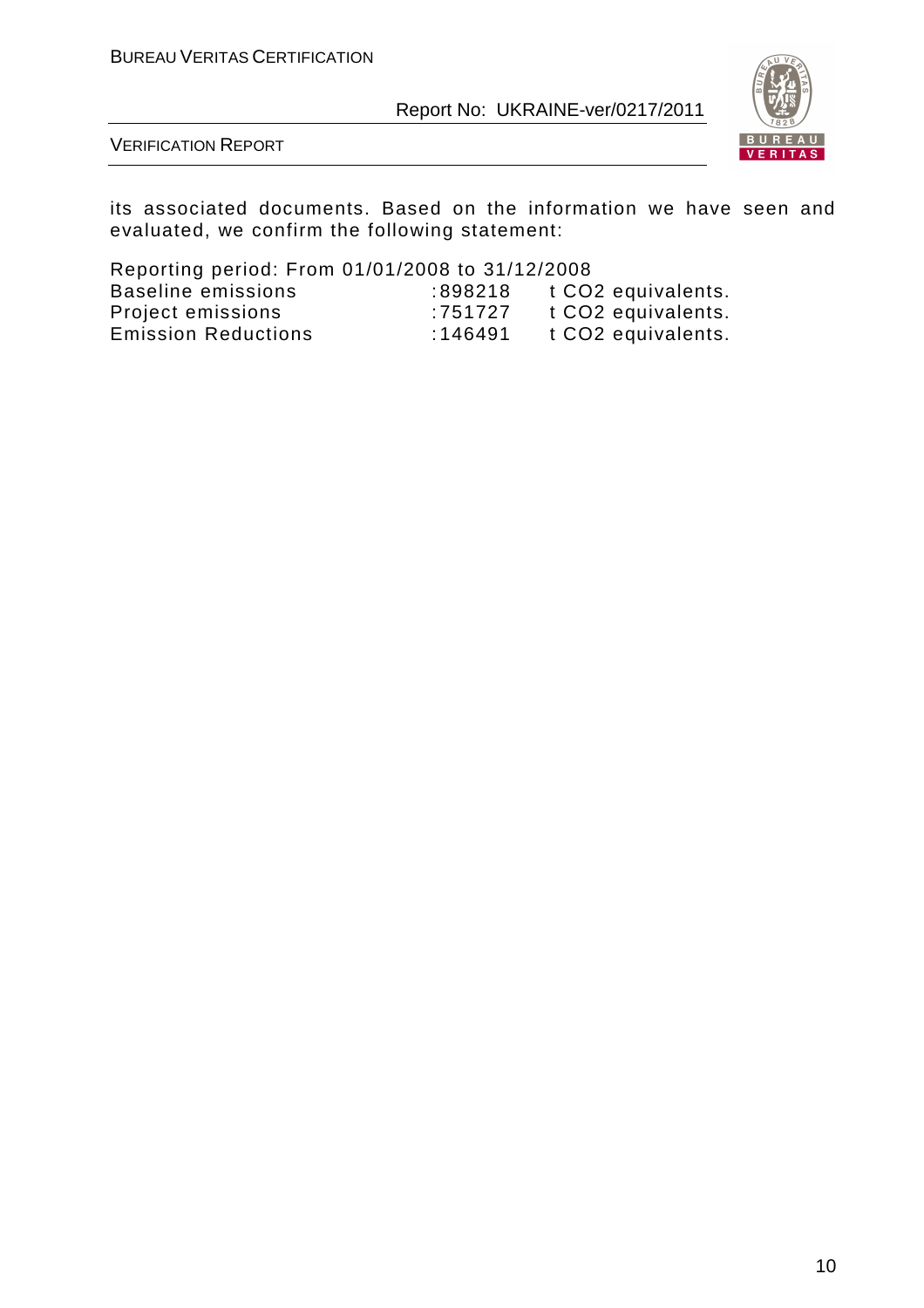

VERIFICATION REPORT

## **5 REFERENCES**

#### **Category 1 Documents:**

Documents provided by Type the name of the company that relate directly to the GHG components of the project.

- /1/ PDD «Rehabilitation of the District Heating System of Zaporizhzhia City" version 03 dated 29/12/2010
- /2/ Monitoring report «Rehabilitation of the District Heating System of Zaporizhzhia City" version 01 dated 10/03/2011
- /3/ Monitoring report «Rehabilitation of the District Heating System of Zaporizhzhia City" version 02 dated 30/03/2011
- /4/ Monitoring report «Rehabilitation of the District Heating System of Zaporizhzhia City" version 03 dated 06/05/2011
- /5/ Determination Report UKRAINE-det/0185/2010 dated 20/12/2010.
- /6/ Excel spread sheet: "MR2\_Zpr\_2008\_v.03.xls"
- /7/ Letter of Approval #568/23/7 dated 16/03/2011 issued by National Environmental Investment Agency of Ukraine, acting as the Ukrainian Designated Focal Point
- /8/ Letter of Approval #J294-0485 dated 24/01/2011 issued by the Federal Office for the Environment, acting as the Swiss Designated Focal Point

#### **Category 2 Documents:**

Background documents related to the design and/or methodologies employed in the design or other reference documents.

- /1/ Zaporizhzhya, Zaporizhzhyan heat engineers have to refuse from gas purchase
- /2/ Environment of habitation, Zaporizhzhya, battle for the heat
- /3/ Center of Energy Saving of Ukraine is transferred to Zaporszhzhya
- /4/ Concern "Mis'ki teplovi merezhi", Zaporizhzhya, Head Layterman Igor Abramovych, Diploma for successful work on raising economic efficiency…
- /5/ Concern «Mis'ki teplovi merezhi», Zaporizhzhya, Head Layterman Igor Abramovych,Diploma for 3rd place in competition for status "The best enterprice of communal heat energy of Ukraine" in the 1st quarter 2007
- /6/ Concern «Mis'ki teplovi merezhi», Zaporizhzhya, Head Layterman Igor Abramovych,Diploma for 1st place in competition for status "The best enterprice of communal heat energy of Ukraine" in the 1st half year 2007
- /7/ Concern «Mis'ki teplovi merezhi», Zaporizhzhya, Head Layterman Igor Abramovych,Diploma for 1st place in competition for status "The best enterprice of communal heat energy of Ukraine" during 9 months 2007
- /8/ Concern «Mis'ki teplovi merezhi», Zaporizhzhya, Head Layterman Igor Abramovych, Diploma for successful work on raising economic efficiency…
- /9/ Ulrasonic gas meter, "Курс 01", G 1000Б, Manufactured in Ukraine in 2007, № 02197
- /10/ Gas volume corrector, Manufactured in Ukraine, 1ExibIIAT4XIP66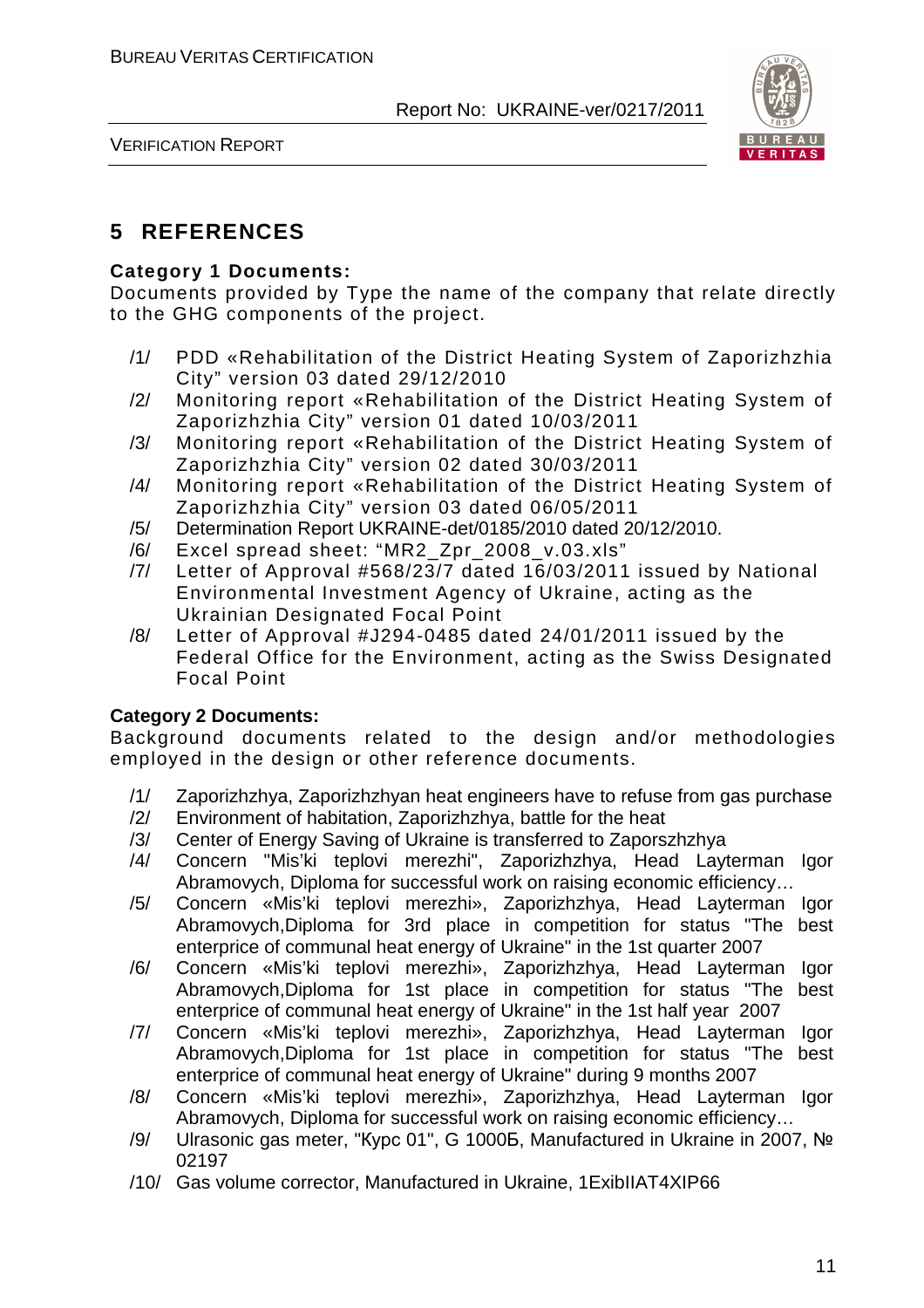

VERIFICATION REPORT

- /11/ Converter РАДМІР
- /12/ Statement of working commision on acceptance of complited construction buildings, facilities, Zaporizhzhya, 31.12.2008
- /13/ Statement of working commision on acceptance of complited construction building, facility, Zaporizhzhya, 24.12.2008
- /14/ Statement of working commision on acceptance of complited construction building, facility, Zaporizhzhya, 24.12.2008
- /15/ Statement of working commision on acceptance of complited construction buildings, facilities, Zaporizhzhya,10.12.2008, Concern «Mis'ki teplovi merezhi»
- /16/ Statement of working commision on acceptance of complited construction equipment, Zaporizhzhya, 29.12.2009, Concern «Mis'ki teplovi merezhi»
- /17/ Statement of working commision on acceptance of complited construction buildings, facilities, Zaporizhzhya,31.12.2007, Concern «Mis'ki teplovi merezhi»
- /18/ Statement of State Admission committee on acceptance of complited construction object, Zaporizhzhya, 2007, Registered 30.01.2007, # 13
- /19/ Form 2, Statement of working commision on readiness of complited constructed object for presentation to State Admission committee, Zaporizhzhya, 18.12.2008, Concern «Mis'ki teplovi merezhi»
- /20/ Form 2, Statement of working commision on readiness of complited constructed object for presentation to State Admission committee, Zaporizhzhya, 02.07.2008, Concern «Mis'ki teplovi merezhi»
- /21/ Scheme of heating main, that is on the account of consumer
- /22/ Concern «Mis'ki teplovi merezhi», Average temperature of external air during heating period

#### **Persons interviewed:**

List persons interviewed during the verification or persons that contributed with other information that are not included in the documents listed above.

- $/1/$  Igor Laiterman Deputy Director General for Development of heating systems and energy saving of Concern "Mis'ki teplovi merezhi"
- /2/ Ludmyla Roganchuk Head of Production Department of Concern "Mis'ki teplovi merezhi"
- /3/ Natalia Konareva Head of the Technical Department of Concern "Mis'ki teplovi merezhi"
- $/4/$  Natalia Kara Head of the Sales Department of Concern "Mis'ki teplovi merezhi"
- $/5/$  Nonna Pawluk Institute of Engineering Ecology representative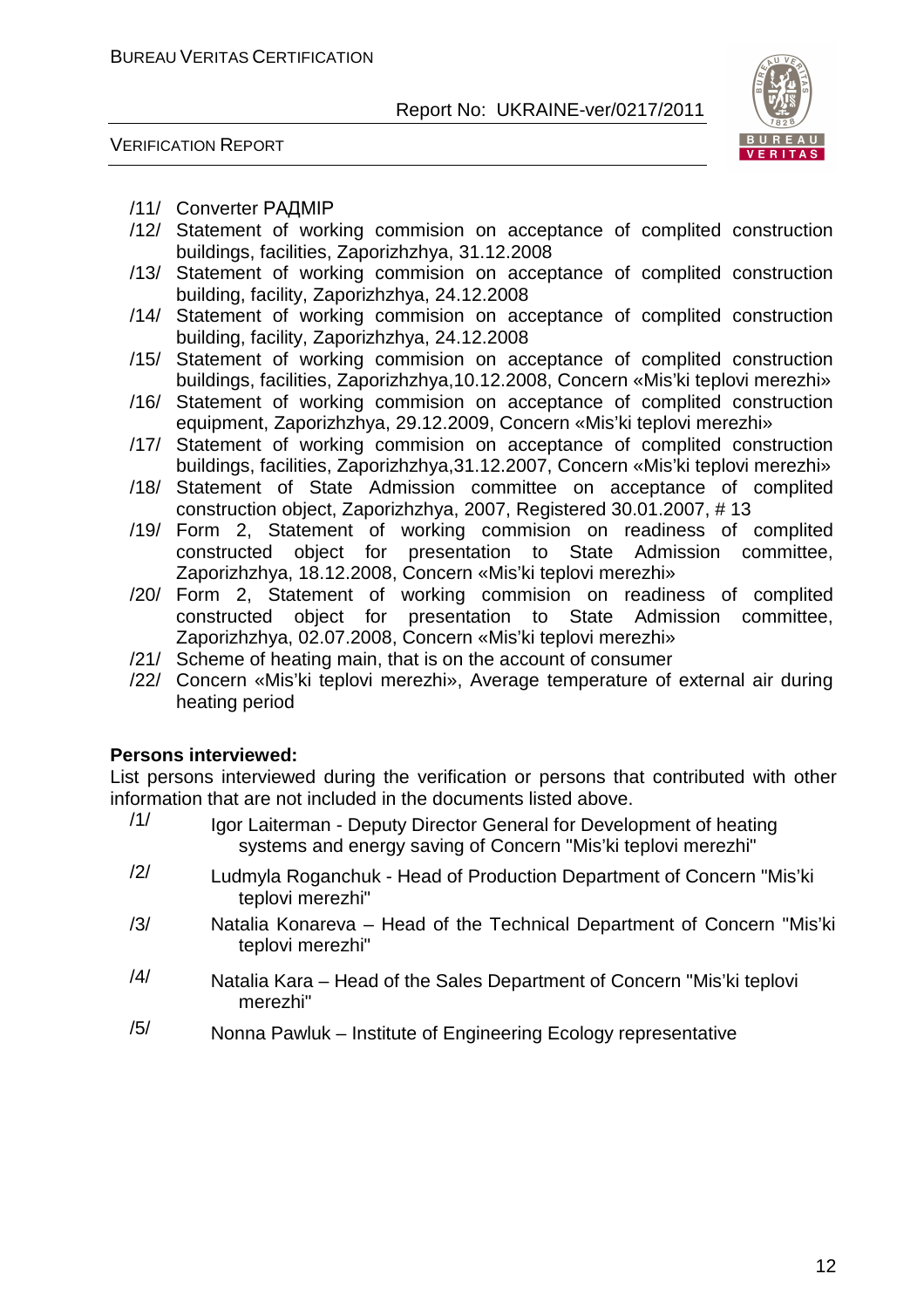

#### VERIFICATION REPORT

#### **BUREAU VERITAS CERTIFICATION HOLDING SAS**

#### **VERIFICATION PROTOCOL**

#### **Check list for verification, according to the JOINT IMPLEMENTATION DETERMINATION AND VERIFICATION MANUAL (Version 01)**

| <b>DVM</b>                    | <b>Check Item</b>                                                                                                                                                                                                                                                              | <b>Initial finding</b>                                                                                                                                                               | <b>Draft</b>      | <b>Final</b>      |
|-------------------------------|--------------------------------------------------------------------------------------------------------------------------------------------------------------------------------------------------------------------------------------------------------------------------------|--------------------------------------------------------------------------------------------------------------------------------------------------------------------------------------|-------------------|-------------------|
| Paragraph                     |                                                                                                                                                                                                                                                                                |                                                                                                                                                                                      | <b>Conclusion</b> | <b>Conclusion</b> |
|                               | <b>Project approvals by Parties involved</b>                                                                                                                                                                                                                                   |                                                                                                                                                                                      |                   |                   |
| 90                            | Has the DFPs of at least one Party involved,<br>other than the host Party, issued a written<br>project approval when submitting the first<br>verification report to the secretariat for<br>publication in accordance with paragraph 38 of<br>the JI guidelines, at the latest? | CAR1: The information concerning project approval is<br>missing in the MR. Please, add the appropriate information<br>to the document and provide Letters of Approval to AIE.        | CAR <sub>1</sub>  | <b>OK</b>         |
| 91                            | Are all the written project approvals by Parties<br>involved unconditional?                                                                                                                                                                                                    | See CAR1 above.                                                                                                                                                                      | <b>OK</b>         | <b>OK</b>         |
| <b>Project implementation</b> |                                                                                                                                                                                                                                                                                |                                                                                                                                                                                      |                   |                   |
| 92                            | project been implemented in<br>Has the<br>accordance with the PDD regarding which the<br>determination has been deemed final and is so<br>listed on the UNFCCC JI website?                                                                                                     | CL1: Amounts of emission reductions provided in PDD and<br>MR are different. Please clarify.                                                                                         | CL <sub>1</sub>   | OK                |
| 93                            | What is the status of operation of the project<br>during the monitoring period?                                                                                                                                                                                                | Project equipment has been installed with minor deviations<br>from the schedule and is fully operational.<br>It has been seen on site and can be proved by the<br>verification team. | <b>OK</b>         | OK                |
|                               | <b>Compliance with monitoring plan</b>                                                                                                                                                                                                                                         |                                                                                                                                                                                      |                   |                   |
| 94                            | Did the monitoring occur in accordance with the<br>monitoring plan included in the PDD regarding<br>which the determination has been deemed final<br>and is so listed on the UNFCCC JI website?                                                                                | Yes, the monitoring occurs in accordance with the monitoring<br>plan included in the PDD.                                                                                            | <b>OK</b>         | OK.               |
| 95(a)                         | For calculating the emission reductions or                                                                                                                                                                                                                                     | Yes, all relevant were key factors were taken into account,                                                                                                                          | OK                | OK                |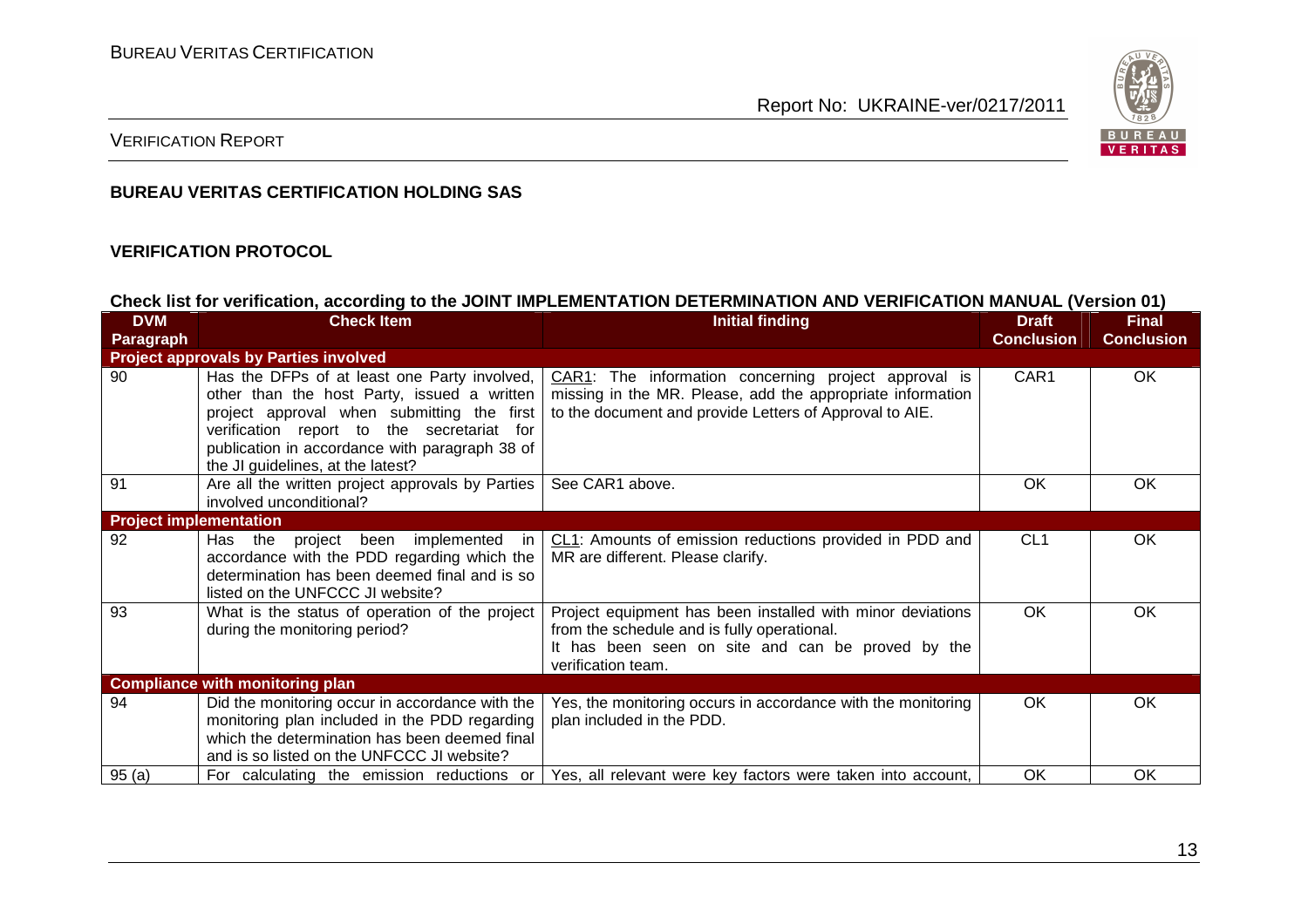

| <b>DVM</b>       | <b>Check Item</b>                                                                                                                                                                                                                                                      | <b>Initial finding</b>                                                                                                                                                                                                                                                                                                         | <b>Draft</b>      | <b>Final</b>      |
|------------------|------------------------------------------------------------------------------------------------------------------------------------------------------------------------------------------------------------------------------------------------------------------------|--------------------------------------------------------------------------------------------------------------------------------------------------------------------------------------------------------------------------------------------------------------------------------------------------------------------------------|-------------------|-------------------|
| <b>Paragraph</b> |                                                                                                                                                                                                                                                                        |                                                                                                                                                                                                                                                                                                                                | <b>Conclusion</b> | <b>Conclusion</b> |
|                  | enhancements of net removals, were key<br>factors, influencing the baseline emissions or<br>net removals and the activity level of the project<br>and the emissions or removals as well as risks<br>associated with the project taken into account,<br>as appropriate? | as appropriate.                                                                                                                                                                                                                                                                                                                |                   |                   |
| 95(b)            | Are data sources used for calculating emission<br>reductions or enhancements of net removals<br>clearly identified, reliable and transparent?                                                                                                                          | CL2: Please, explain what 22 in the formula for calculation of<br>conversion factor for the average load within the heating<br>period. Please justify this number.                                                                                                                                                             | CL <sub>2</sub>   | OK                |
|                  |                                                                                                                                                                                                                                                                        | CL3: Please clarify why some of the numbers in excel<br>spread sheets marked in red.                                                                                                                                                                                                                                           | CL <sub>3</sub>   | OK                |
|                  |                                                                                                                                                                                                                                                                        | CL4: Please clarify why emission reduction for some of the<br>boiler-houses is negative.                                                                                                                                                                                                                                       | CL <sub>4</sub>   | OK                |
|                  |                                                                                                                                                                                                                                                                        | CL5: Please, provide documented instruction which indicates<br>that the data monitored and required for verification are to be<br>kept for two years after the crediting period as per JI<br>determination and verification manual, v.01.                                                                                      | CL <sub>5</sub>   | OK                |
|                  |                                                                                                                                                                                                                                                                        | CL6: Please, provide start and end dates of heating period<br>for each year of monitoring period, and for each boiler-house<br>in case if those dates are different for some boiler-houses.                                                                                                                                    | CL <sub>6</sub>   | OK                |
|                  |                                                                                                                                                                                                                                                                        | CAR2: JI MONITORING REPORT FORM not existing.<br>Please exclude this inscription from MR.                                                                                                                                                                                                                                      | CAR <sub>2</sub>  | OK                |
|                  |                                                                                                                                                                                                                                                                        | CAR3: Please clarify why in calculations used heating period<br>duration 4032 hours for all years of monitoring period and all<br>boiler-houses. Usage of default heating period duration is not<br>correct because in line with monitoring plan this parameter<br>must be determine per year for every year and every boiler- | CAR3              | OK                |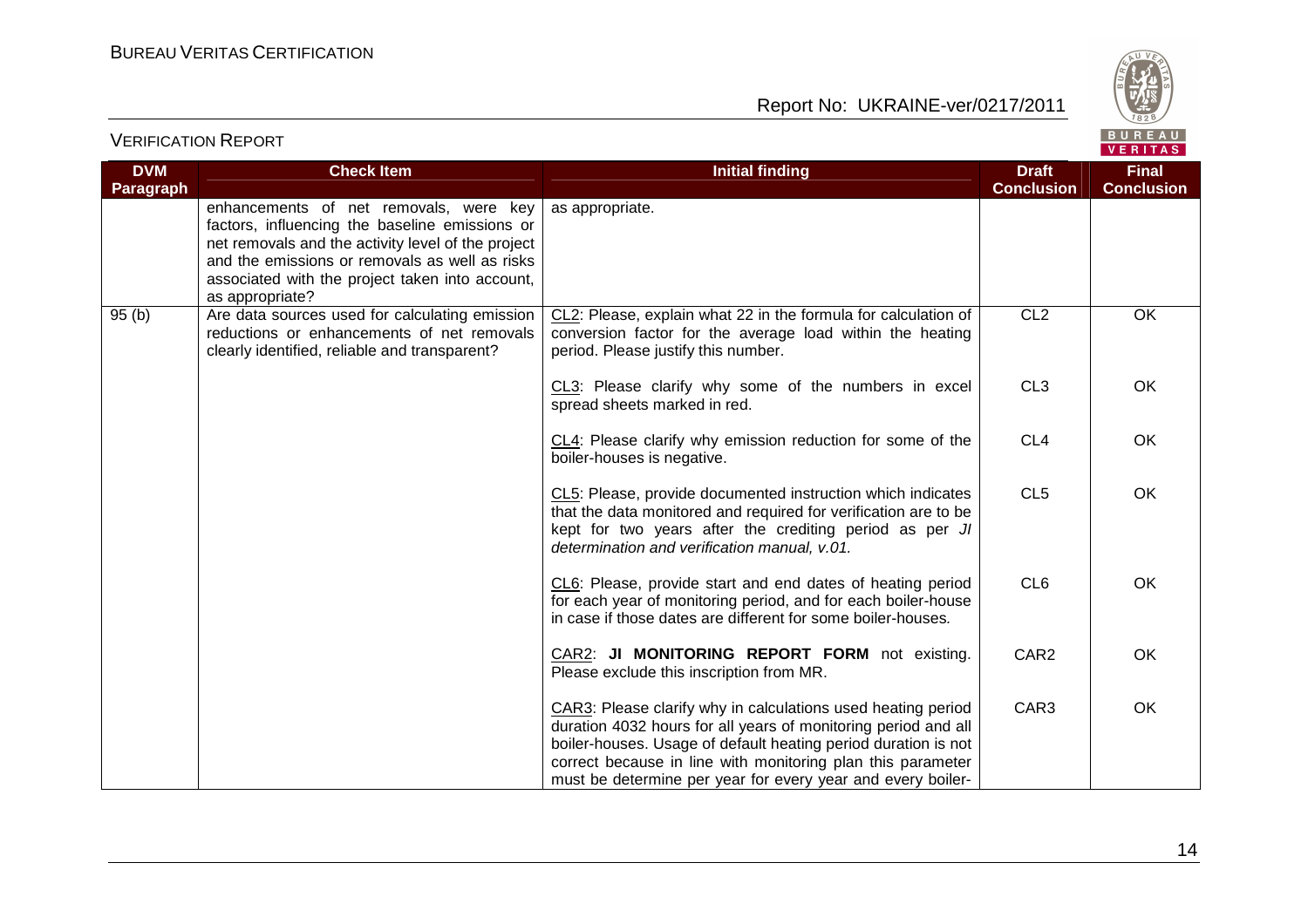

| <b>DVM</b><br><b>Paragraph</b> | <b>Check Item</b>                                                                                                                                                                                                                                                                         | <b>Initial finding</b>                                                                                                                                                                                                                                                               | <b>Draft</b><br><b>Conclusion</b> | <b>Final</b><br><b>Conclusion</b> |
|--------------------------------|-------------------------------------------------------------------------------------------------------------------------------------------------------------------------------------------------------------------------------------------------------------------------------------------|--------------------------------------------------------------------------------------------------------------------------------------------------------------------------------------------------------------------------------------------------------------------------------------|-----------------------------------|-----------------------------------|
|                                |                                                                                                                                                                                                                                                                                           | house based on Concern "MTM" measures and statistic<br>information.                                                                                                                                                                                                                  |                                   |                                   |
|                                |                                                                                                                                                                                                                                                                                           | CAR4: Please add to MR references on file where provided<br>Annex 2, Annex 3, Annex 4 and Annex 5.                                                                                                                                                                                   | CAR4                              | OK.                               |
|                                |                                                                                                                                                                                                                                                                                           | CAR5: Please specify numbers of Figures in MR.                                                                                                                                                                                                                                       | CAR <sub>5</sub>                  | OK.                               |
|                                |                                                                                                                                                                                                                                                                                           | CAR6: Some of the word in MR provided in Ukrainian.<br>Please correct.                                                                                                                                                                                                               | CAR6                              | OK                                |
|                                |                                                                                                                                                                                                                                                                                           | CAR7: Please clarify why in calculations same Recalculating<br>factor for average load during heating period was used for all<br>years of monitoring period. In line with monitoring plan this<br>parameter must be determine once per year based on<br>statistic data of this year. | CAR7                              | OK.                               |
| 95(c)                          | Are emission factors, including default emission<br>factors, if used for calculating the emission<br>reductions or enhancements of net removals,<br>selected by carefully balancing accuracy and<br>reasonableness, and appropriately justified of<br>the choice?                         | Yes, emission factors selected by carefully balancing<br>accuracy and reasonableness, and appropriately justified of<br>the choice.                                                                                                                                                  | <b>OK</b>                         | OK                                |
| 95(d)                          | Is the calculation of emission reductions or<br>enhancements of net removals based on<br>conservative assumptions and the most<br>plausible scenarios in a transparent manner?                                                                                                            | Yes, the calculation of emission reductions based on<br>conservative assumptions and the most plausible scenarios<br>in a transparent manner.                                                                                                                                        | OK                                | OK                                |
|                                | Applicable to JI SSC projects only                                                                                                                                                                                                                                                        |                                                                                                                                                                                                                                                                                      |                                   |                                   |
| 96                             | Is the relevant threshold to be classified as JI<br>SSC project not exceeded during the<br>monitoring period on an annual average basis?<br>If the threshold is exceeded, is the maximum<br>emission reduction level estimated in the PDD<br>for the JI SSC project or the bundle for the | N/A                                                                                                                                                                                                                                                                                  | OK                                | OK                                |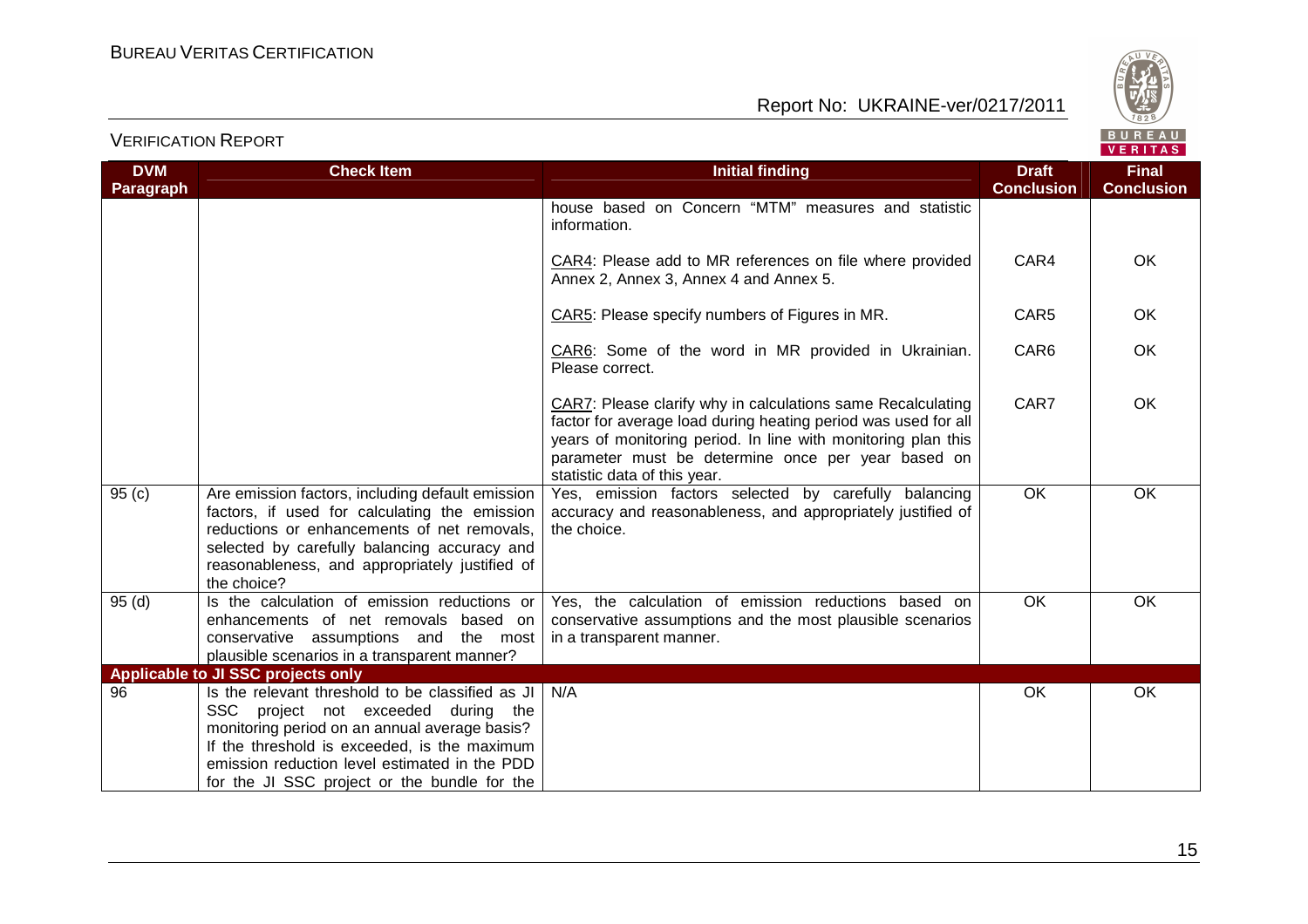

| <b>DVM</b>             | <b>Check Item</b>                                                                                                                                                                                                                                                                                                                          | <b>Initial finding</b> | <b>Draft</b>      | <b>Final</b>      |
|------------------------|--------------------------------------------------------------------------------------------------------------------------------------------------------------------------------------------------------------------------------------------------------------------------------------------------------------------------------------------|------------------------|-------------------|-------------------|
| <b>Paragraph</b>       |                                                                                                                                                                                                                                                                                                                                            |                        | <b>Conclusion</b> | <b>Conclusion</b> |
|                        | monitoring period determined?                                                                                                                                                                                                                                                                                                              |                        |                   |                   |
|                        | Applicable to bundled JI SSC projects only                                                                                                                                                                                                                                                                                                 |                        |                   |                   |
| 97(a)                  | Has the composition of the bundle not changed<br>from that is stated in F-JI-SSCBUNDLE?                                                                                                                                                                                                                                                    | N/A                    | N/A               | N/A               |
| 97(b)                  | If the determination was conducted on the<br>basis of an overall monitoring plan, have the<br>project participants submitted a common<br>monitoring report?                                                                                                                                                                                | N/A                    | N/A               | N/A               |
| 98                     | If the monitoring is based on a monitoring plan<br>that provides for overlapping monitoring<br>periods, are the monitoring periods per<br>component of the project clearly specified in<br>the monitoring report?<br>Do the monitoring periods not overlap with<br>those for which verifications were already<br>deemed final in the past? | N/A                    | N/A               | N/A               |
|                        | <b>Revision of monitoring plan</b>                                                                                                                                                                                                                                                                                                         |                        |                   |                   |
|                        | Applicable only if monitoring plan is revised by project participant                                                                                                                                                                                                                                                                       |                        |                   |                   |
| 99(a)                  | Did the project participants provide an $N/A$<br>appropriate justification for the proposed<br>revision?                                                                                                                                                                                                                                   |                        | N/A               | N/A               |
| 99(b)                  | Does the proposed revision improve the<br>accuracy and/or applicability of information<br>collected compared to the original monitoring<br>plan without changing conformity with the<br>relevant rules and regulations<br>for the<br>establishment of monitoring plans?                                                                    | N/A                    | N/A               | N/A               |
| <b>Data management</b> |                                                                                                                                                                                                                                                                                                                                            |                        |                   |                   |
| 101(a)                 | Is the implementation of data collection<br>procedures in accordance with the monitoring<br>plan, including the quality control and quality<br>assurance procedures?                                                                                                                                                                       | N/A                    | N/A               | N/A               |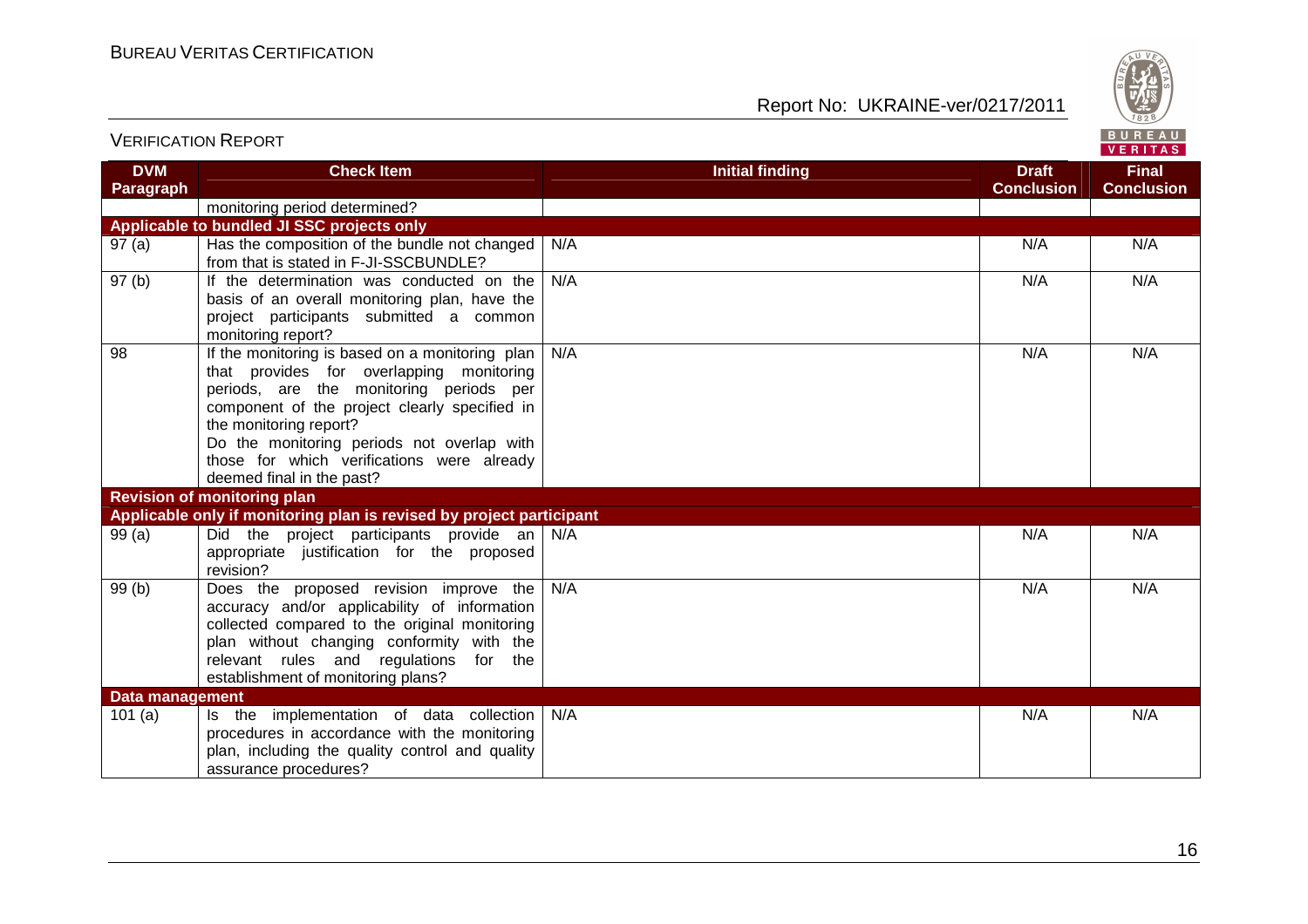VERIFICATION REPORT



| <b>DVM</b>       | <b>Check Item</b>                                                                                                                                                                                                                                                                                                                                                                                                                                | <b>Initial finding</b> | <b>Draft</b>      | <b>Final</b>      |
|------------------|--------------------------------------------------------------------------------------------------------------------------------------------------------------------------------------------------------------------------------------------------------------------------------------------------------------------------------------------------------------------------------------------------------------------------------------------------|------------------------|-------------------|-------------------|
| <b>Paragraph</b> |                                                                                                                                                                                                                                                                                                                                                                                                                                                  |                        | <b>Conclusion</b> | <b>Conclusion</b> |
| 101(b)           | Is the function of the monitoring equipment,<br>including its calibration status, is in order?                                                                                                                                                                                                                                                                                                                                                   | N/A                    | N/A               | N/A               |
| 101(c)           | Are the evidence and records used for the<br>monitoring maintained in a traceable manner?                                                                                                                                                                                                                                                                                                                                                        | N/A                    | N/A               | N/A               |
| $101$ (d)        | Is the data collection and management system<br>for the project in accordance with the<br>monitoring plan?                                                                                                                                                                                                                                                                                                                                       | N/A                    | N/A               | N/A               |
|                  | Verification regarding programs of activities (additional elements for assessment)                                                                                                                                                                                                                                                                                                                                                               |                        |                   |                   |
| 102              | Is any JPA that has not been added to the JI<br>PoA not verified?                                                                                                                                                                                                                                                                                                                                                                                | N/A                    | N/A               | N/A               |
| 103              | Is the verification based on the monitoring<br>reports of all JPAs to be verified?                                                                                                                                                                                                                                                                                                                                                               | N/A                    | N/A               | N/A               |
| 103              | Does the verification ensure the accuracy and<br>conservativeness of the emission reductions or<br>enhancements of removals generated by each<br>JPA?                                                                                                                                                                                                                                                                                            | N/A                    | N/A               | N/A               |
| 104              | Does the monitoring period not overlap with<br>previous monitoring periods?                                                                                                                                                                                                                                                                                                                                                                      | N/A                    | N/A               | N/A               |
| 105              | If the AIE learns of an erroneously included<br>JPA, has the AIE informed the JISC of its<br>findings in writing?                                                                                                                                                                                                                                                                                                                                | N/A                    | N/A               | N/A               |
|                  | Applicable to sample-based approach only                                                                                                                                                                                                                                                                                                                                                                                                         |                        |                   |                   |
| 106              | Does the sampling plan prepared by the AIE:<br>(a) Describe its sample selection, taking into<br>account that:<br>(i) For each verification that uses a sample-<br>based approach, the sample selection shall<br>be sufficiently representative of the JPAs in<br>the JI PoA such extrapolation to all JPAs<br>identified for that verification is reasonable,<br>taking into account differences among the<br>characteristics of JPAs, such as: | N/A                    | N/A               | N/A               |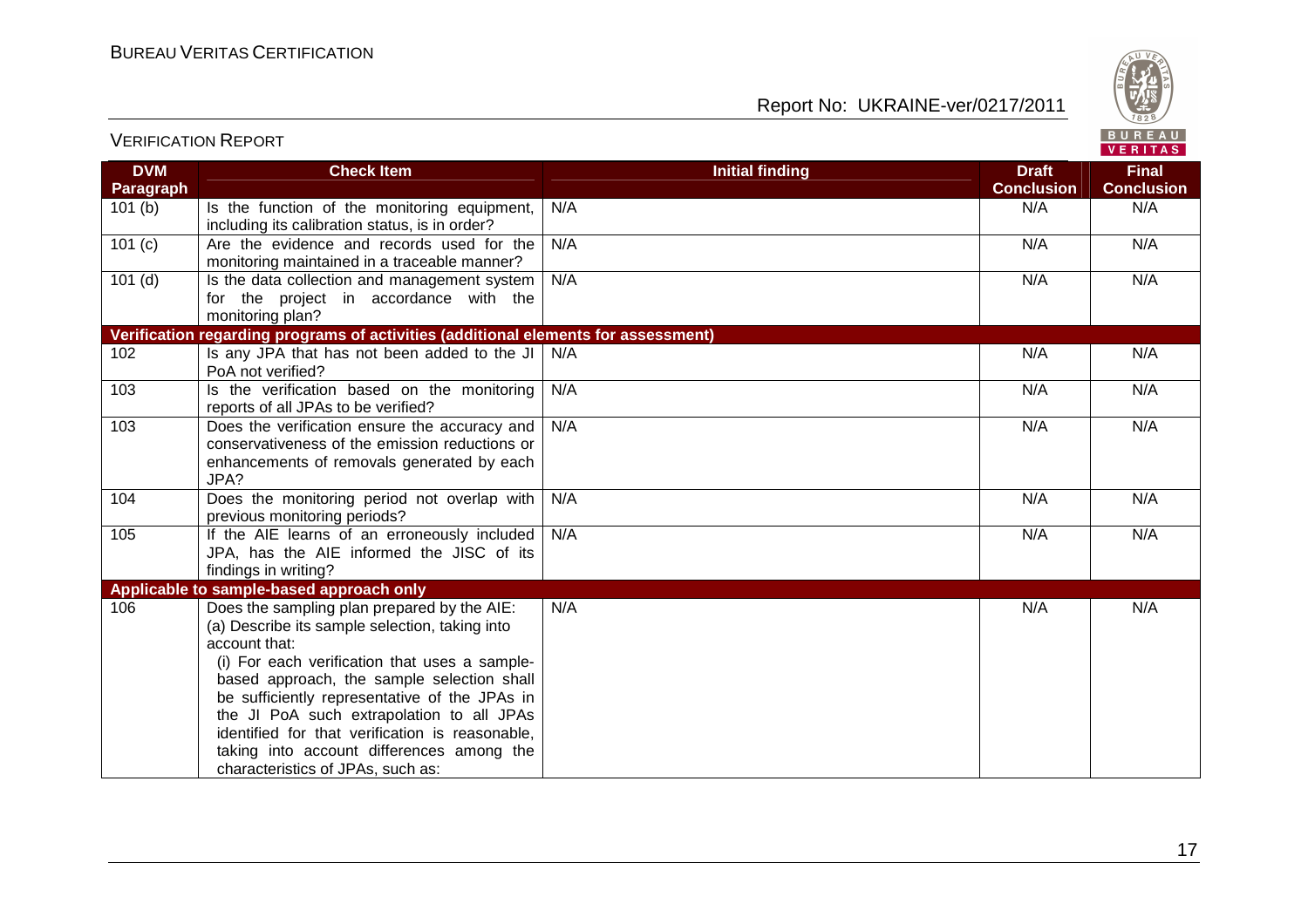VERIFICATION REPORT

Report No: UKRAINE-ver/0217/2011



#### **VERITAS DVM Check Item Draft Check Item Initial finding Check Item Draft Final Paragraph Conclusion Conclusion** − The types of JPAs; − The complexity of the applicable technologies and/or measures used; − The geographical location of each JPA; − The amounts of expected emission reductions of the JPAs being verified; − The number of JPAs for which emission reductions are being verified; − The length of monitoring periods of the JPAs being verified; and − The samples selected for prior verifications, if any? 107 | Is the sampling plan ready for publication N/A N/A N/A through the secretariat along with the verification report and supporting documentation? 108 | Has the AIE made site inspections of at least N/A N/A N/A the square root of the number of total JPAs, rounded to the upper whole number? If the AIE makes no site inspections or fewer site inspections than the square root of the number of total JPAs, rounded to the upper whole number, then does the AIE provide a reasonable explanation and justification? 109 | Is the sampling plan available for submission to N/A N/A N/A the secretariat for the JISC.s ex ante assessment? (Optional) 110 | If the AIE learns of a fraudulently included JPA, N/A N/A N/A a fraudulently monitored JPA or an inflated number of emission reductions claimed in a JI PoA, has the AIE informed the JISC of the fraud in writing?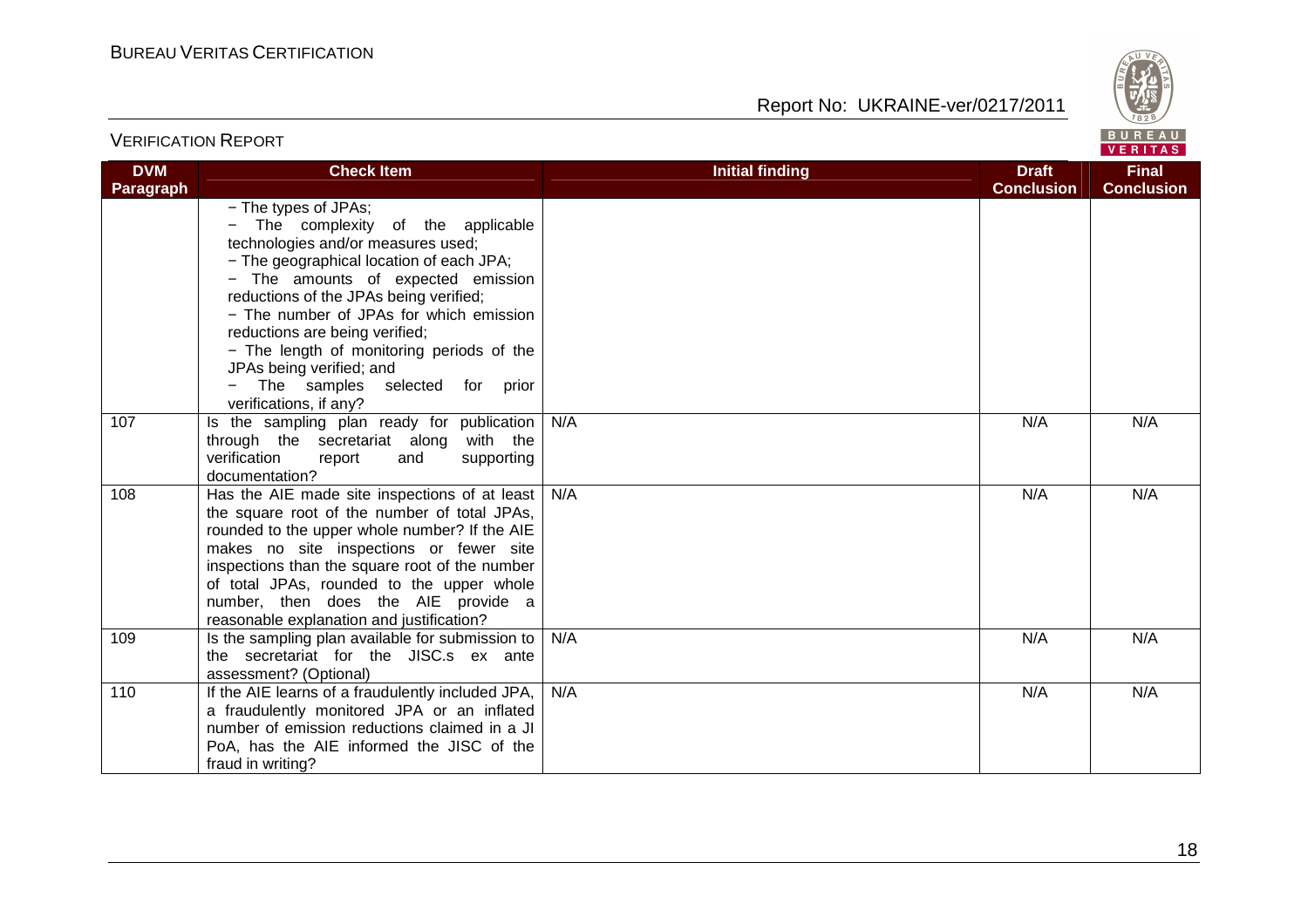

## VERIFICATION REPORT

#### **Table 2 Resolution of Corrective Action and Clarification Requests**

| Draft report clarifications and<br>corrective<br>action requests by validation team                                                                                                                                                                                                                                                                                                                  | Ref. to<br>checklist<br>question<br>in table 1 | <b>Summary</b><br>participant<br>project<br><b>of</b><br>response                                                                                                                                                                                                                                                                                                                                                                                        | Verification team conclusion                                                                                  |
|------------------------------------------------------------------------------------------------------------------------------------------------------------------------------------------------------------------------------------------------------------------------------------------------------------------------------------------------------------------------------------------------------|------------------------------------------------|----------------------------------------------------------------------------------------------------------------------------------------------------------------------------------------------------------------------------------------------------------------------------------------------------------------------------------------------------------------------------------------------------------------------------------------------------------|---------------------------------------------------------------------------------------------------------------|
| CAR1: The information concerning project approval is<br>missing in the MR. Please, add the appropriate<br>information to the document and provide Letters of<br>Approval to AIE.                                                                                                                                                                                                                     | Item 90                                        | The Letters of Approval for this project are<br>issued by Ukraine (Host party) and<br>Switzerland. The copies of these Letters of<br>Approval will be provided to AIE                                                                                                                                                                                                                                                                                    | MR version 03 and supporting<br>documents were checked and<br>founded appropriate. The issue is<br>closed.    |
| CAR2: JI MONITORING REPORT FORM not existing.<br>Please exclude this inscription from MR.                                                                                                                                                                                                                                                                                                            | Item 95<br>(b)                                 | This inscription is excluded from MR version<br>03                                                                                                                                                                                                                                                                                                                                                                                                       | MR version 03 was checked and<br>founded appropriate. The issue is<br>closed.                                 |
| CAR3: Please clarify why in calculations used heating<br>period duration 4032 hours for all years of monitoring<br>period and all boiler-houses. Usage of default heating<br>period duration is not correct because in line with<br>monitoring plan this parameter must be determine per<br>year for every year and every boiler-house based on<br>Concern "MTM" measures and statistic information. | Item 95<br>(b)                                 | Heating period duration is determined for<br>every boiler-house per every calendar year,<br>according to the monitoring plan, and namely<br>these values are used in calculations.<br>In Zaporizhzhia city the heating period is<br>started and finished by the order of<br>municipality, thus duration of the heating<br>period is the same for all or almost all of the<br>boiler-houses of Concern "MTM", and makes<br>correspondingly (see Annex 2). | Excel spread sheet<br>"MR2_Zpr_2008_v.03.xls" was<br>checked and founded appropriate.<br>The issue is closed. |
| CAR4: Please add to MR references on file where<br>provided Annex 2, Annex 3, Annex 4 and Annex 5.                                                                                                                                                                                                                                                                                                   | Item 95<br>(b)                                 | This is added in MR version 03                                                                                                                                                                                                                                                                                                                                                                                                                           | MR version 03 was checked and<br>founded appropriate. The issue is<br>closed.                                 |
| CAR5: Please specify numbers of Figures in MR.                                                                                                                                                                                                                                                                                                                                                       | Item 95<br>(b)                                 | This is corrected in MR version 03                                                                                                                                                                                                                                                                                                                                                                                                                       | MR version 03 was checked and<br>founded appropriate. The issue is<br>closed.                                 |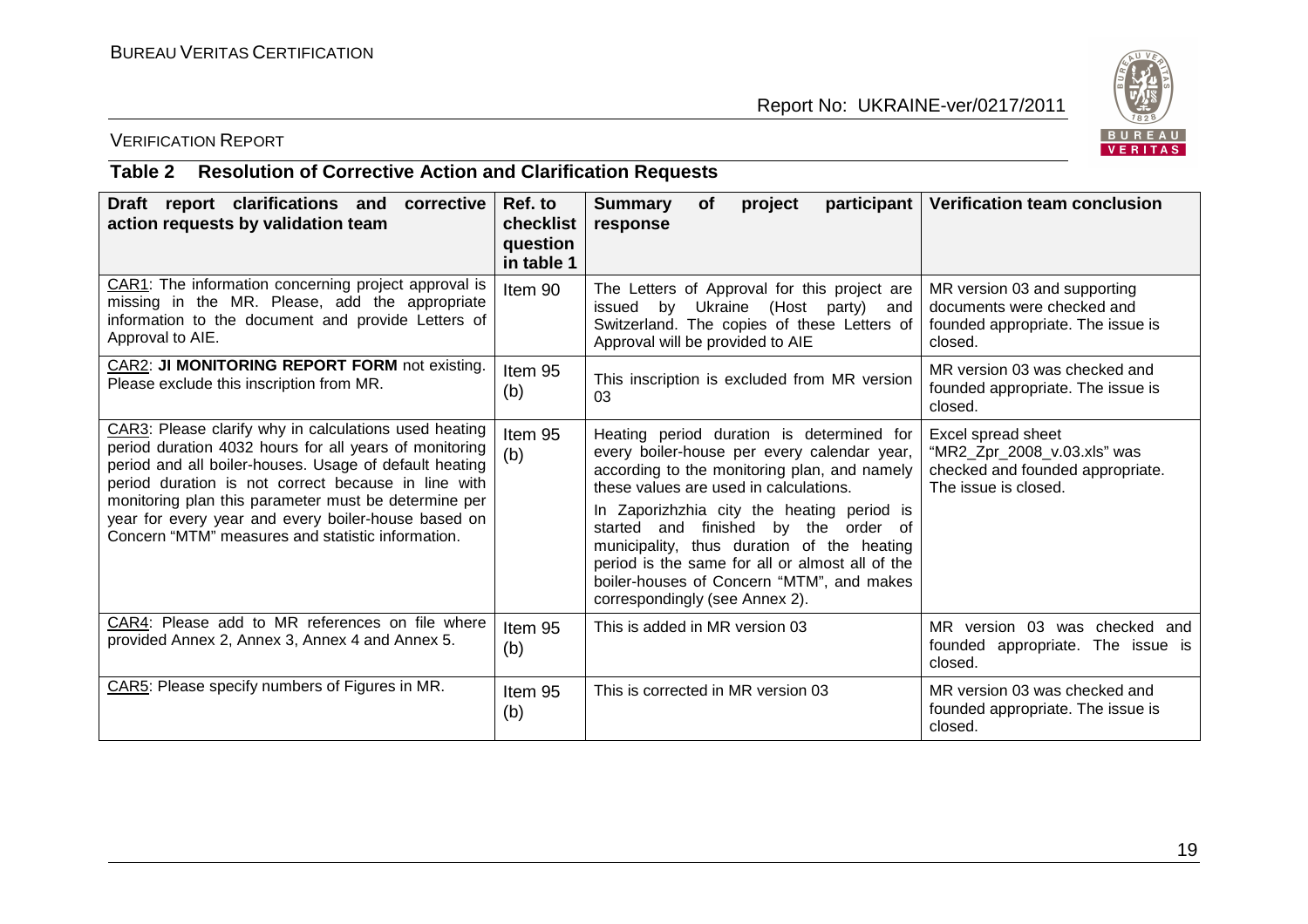

| BUREAU<br><b>VERIFICATION REPORT</b><br>VERITAS                                                                                                                                                                                                                                         |                |                                                                                                                                                                                                                                                                                                                                                                                                                                                                                                                                                                                                                                                                                                                                                                                                                                          |                                                                               |  |
|-----------------------------------------------------------------------------------------------------------------------------------------------------------------------------------------------------------------------------------------------------------------------------------------|----------------|------------------------------------------------------------------------------------------------------------------------------------------------------------------------------------------------------------------------------------------------------------------------------------------------------------------------------------------------------------------------------------------------------------------------------------------------------------------------------------------------------------------------------------------------------------------------------------------------------------------------------------------------------------------------------------------------------------------------------------------------------------------------------------------------------------------------------------------|-------------------------------------------------------------------------------|--|
| CAR6: Some of the word in MR provided in Ukrainian.<br>Please correct.                                                                                                                                                                                                                  | Item 95<br>(b) | This is corrected in MR version 03                                                                                                                                                                                                                                                                                                                                                                                                                                                                                                                                                                                                                                                                                                                                                                                                       | MR version 03 was checked and<br>founded appropriate. The issue is<br>closed. |  |
| CAR7: Please clarify why in calculations same<br>Recalculating factor for average load during heating<br>period was used for all years of monitoring period. In<br>line with monitoring plan this parameter must be<br>determine once per year based on statistic data of this<br>year. | Item 95<br>(b) | According to the developed and determined<br>JI-project specific approach used in the JI<br>projects on rehabilitation of the district heating<br>systems in Ukraine, the baseline value of<br>Recalculating factor for average load during<br>heating period (g), determined once after the<br>end of the base year, is used for almost all<br>calculations. Only in case when in the base<br>year the hot water supply service was absent<br>at all $((1-a^b) = 0)$ , and in the reported year this<br>service was provided (due to improvement of<br>heat supply service quality for population), the<br>value of parameter (g) for the reported year is<br>to be used. In this project there are no such<br>cases, thus it is not necessary to determine<br>parameter (g) for each year since it will not be<br>used in calculations | MR version 03 was checked and<br>founded appropriate. The issue is<br>closed. |  |
| CL1: Amounts of emission reductions provided in PDD<br>and MR are different. Pleas clarify.                                                                                                                                                                                             | Item 92        | Amounts of emission reductions provided in<br>PDD were estimated as predictable values on<br>the base of expected results of the main<br>planned energy saving measures.<br>Amounts of emission reductions provided in<br>the MR are calculated based on the actual<br>fuel consumption in a reported year, as well<br>actual<br>external<br>conditions.<br>with<br>as<br>of the<br>construction<br>Dynamic<br><b>Baseline</b><br>according to the used JI-project specific<br>approach.                                                                                                                                                                                                                                                                                                                                                 | The issue is closed.                                                          |  |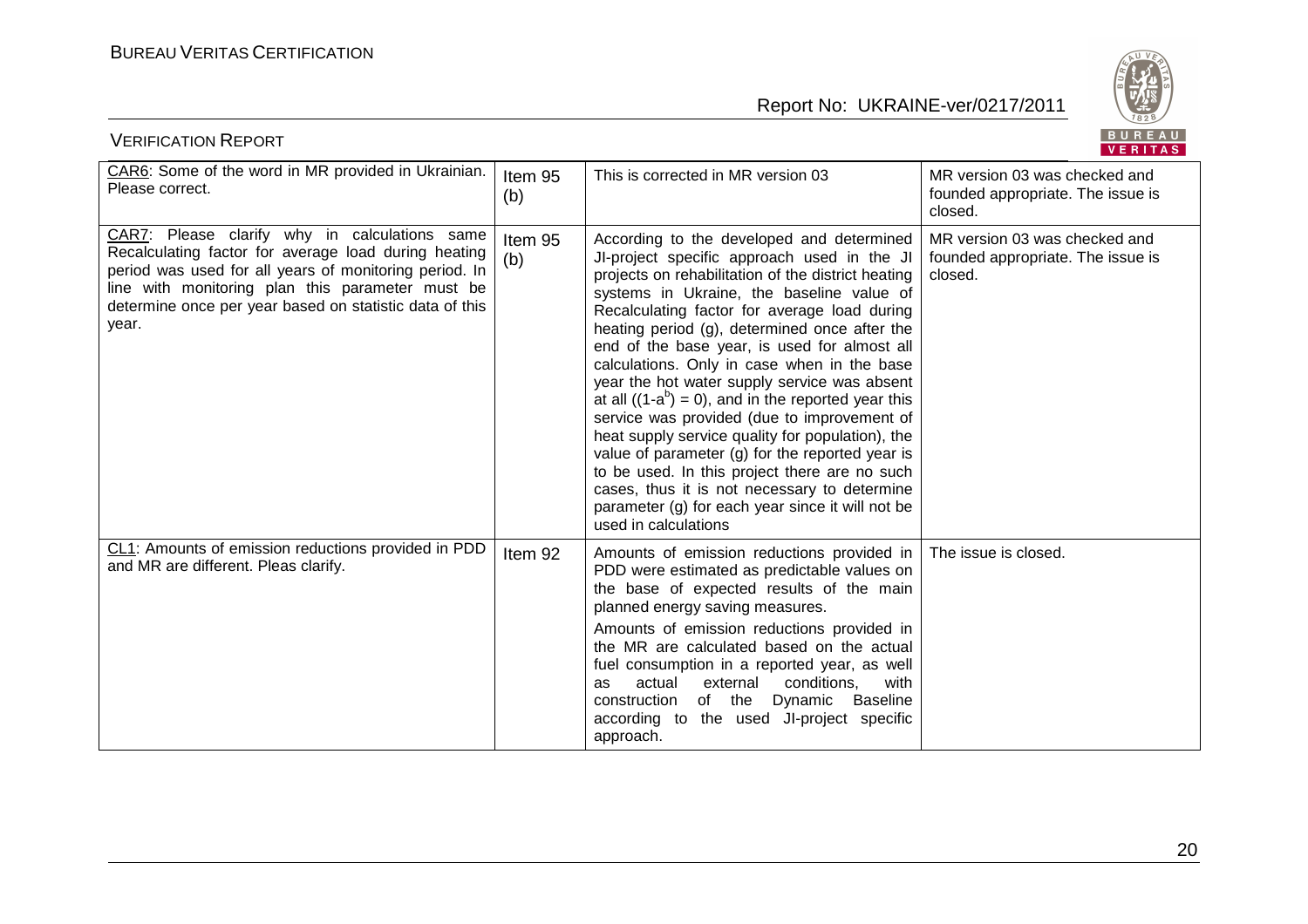

| BUREAU<br><b>VERIFICATION REPORT</b><br><b>VERITAS</b>                                                                                                             |                |                                                                                                                                                                                                                                                                                                                                                                                                                                                                                   |                                                       |  |
|--------------------------------------------------------------------------------------------------------------------------------------------------------------------|----------------|-----------------------------------------------------------------------------------------------------------------------------------------------------------------------------------------------------------------------------------------------------------------------------------------------------------------------------------------------------------------------------------------------------------------------------------------------------------------------------------|-------------------------------------------------------|--|
| CL2: Please, explain what 22 in the formula for<br>calculation of conversion factor for the average load<br>within the heating period. Please justify this number. | Item 95<br>(b) | The number "22" in the formula for calculation<br>of conversion factor for the average load<br>within the heating period corresponds to the<br>minimum outside temperature -22 °C<br>determined for Zaporizhzhia city in valid<br>normative document "KTM 204 Ukraine 244-<br>94" (2001).<br>Maximum connected load to a boiler-house<br>that is required for heating is calculated<br>according to heat demand at the minimum<br>outside temperature.                            | The issue is closed.                                  |  |
| CL3: Please clarify why some of the numbers in excel<br>spread sheets marked in red.                                                                               | Item 95<br>(b) | The negative values of emission reductions in  <br>excel spread sheets are marked in red for<br>visualization.                                                                                                                                                                                                                                                                                                                                                                    | The issue is closed.                                  |  |
| CL4: Please clarify why emission reduction for some of<br>the boiler-houses is negative.                                                                           | Item 95<br>(b) | In MR calculations the actual amounts of fuel<br>consumption are used, with taking into<br>account the actual conditions such as outside<br>temperature, actual heated area and hot<br>water supply service customers number,<br>actual duration of services, etc.<br>Unfortunately, operation of some of the boiler-<br>houses wasn't effective in reported year, and<br>led to even increased amount of emissions,<br>that is treated as<br>negative<br>emission<br>reductions. | Response founded appropriate. The<br>issue is closed. |  |